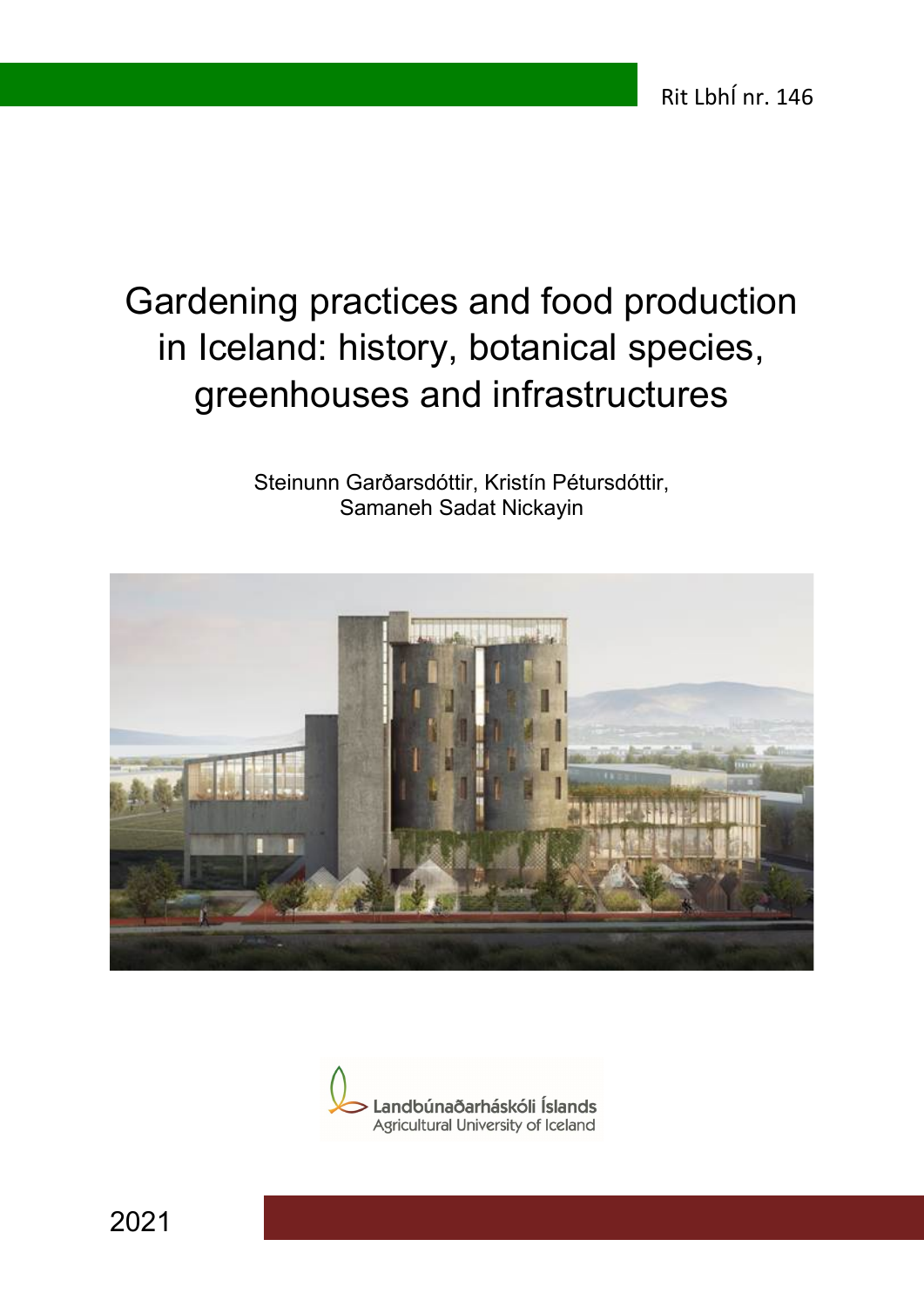Landbúnaðarháskóli Íslands, 2021. Rit LbhÍ nr. 146 ISSN 1670-5785 ISBN 978-9935-512-20-8

Höfundar: Steinunn Garðarsdóttir, Kristín Pétursdóttir, Samaneh Sadat Nickayin Ljósmynd á forsíðu: Reiulf Ramstad Arkitekter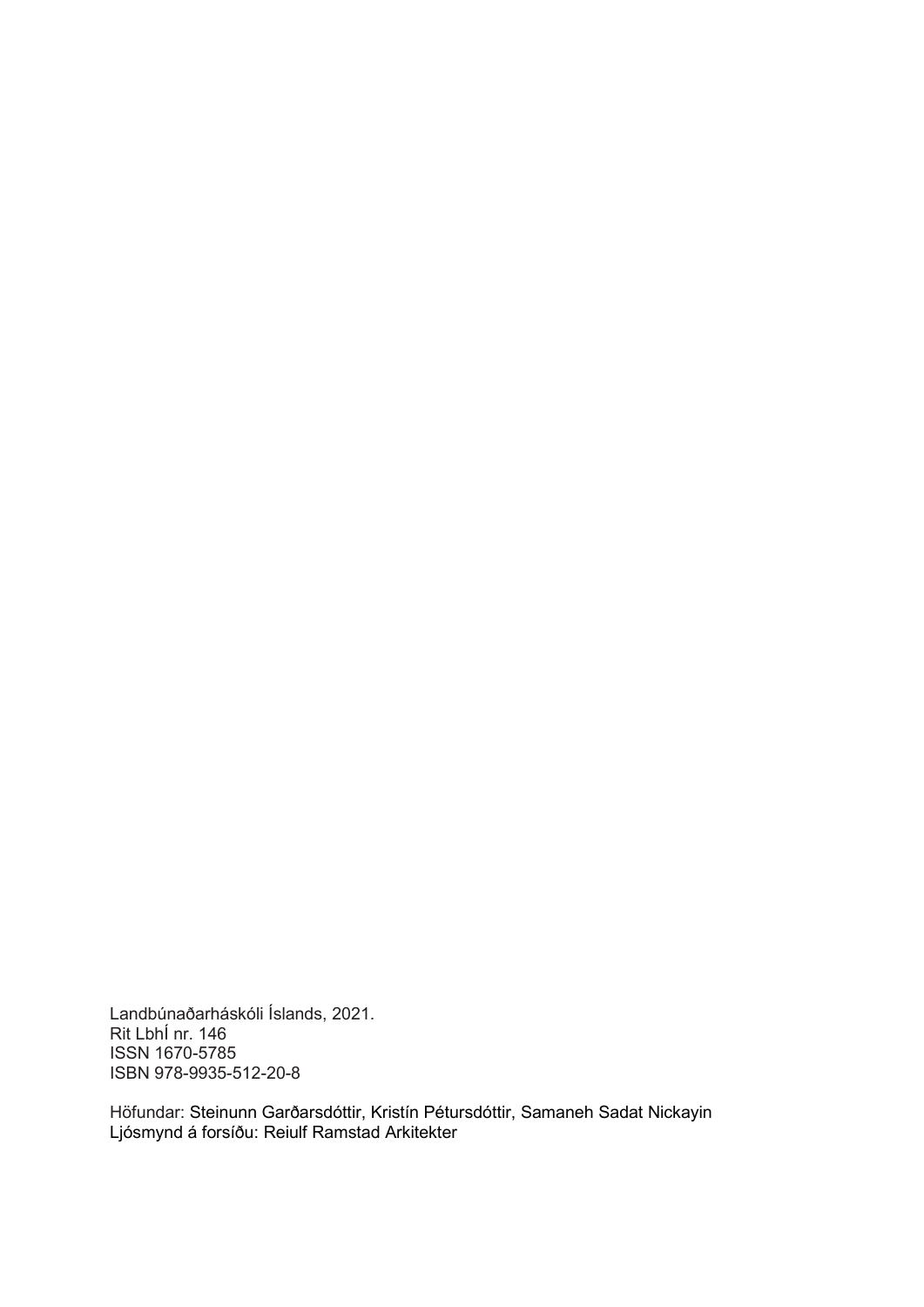#### **Table of Contents**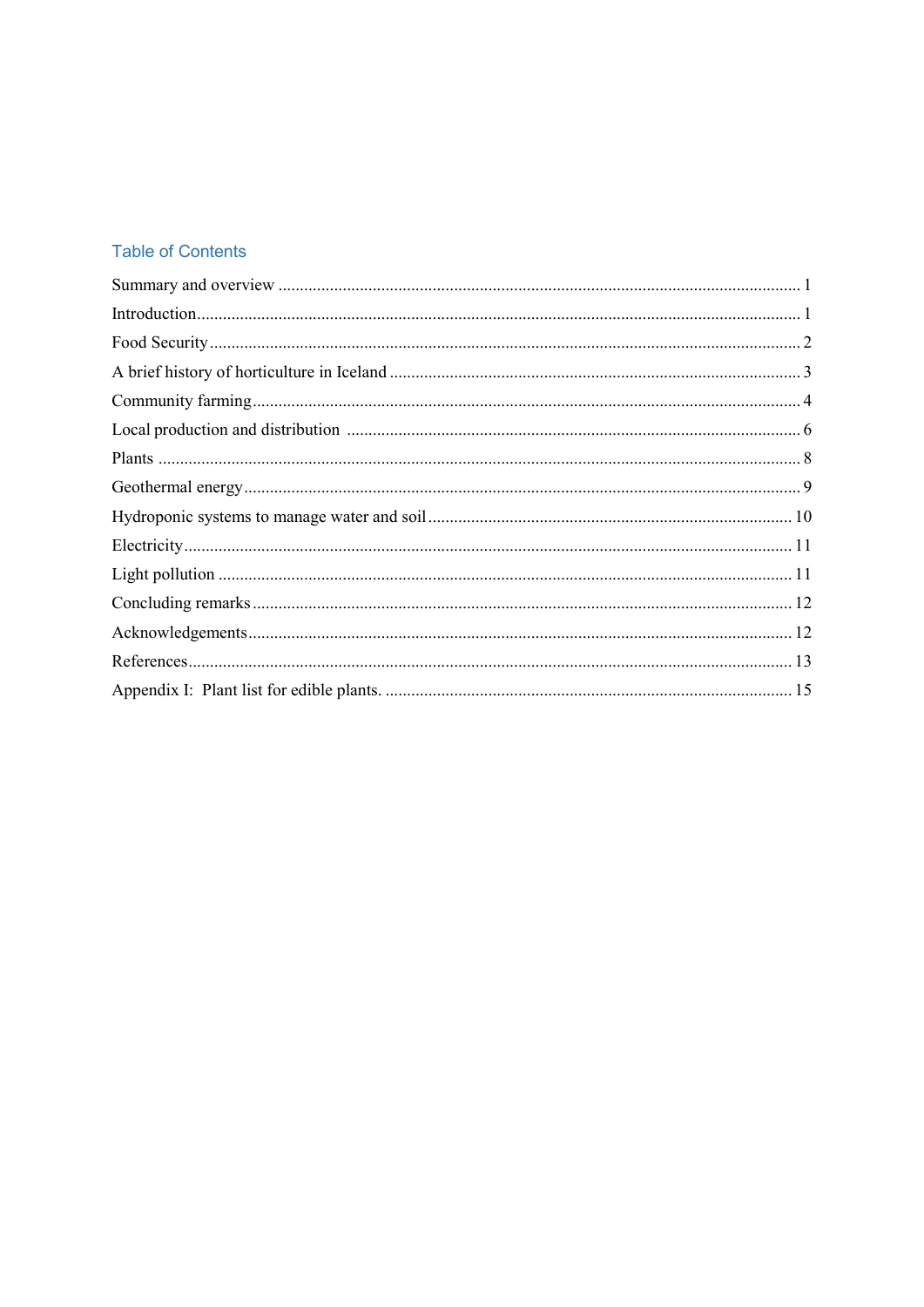#### <span id="page-3-0"></span>Summary and overview

This report was put together as part of the winning project *Vaxtarhús* in the *C40 Reinventing Cities Iceland 2021* competition for site Sævarhöfði 31 within Bryggjuhverfi Vestur, Reykjavík. The project was undertaken by the multidisciplinary team *Circular district* consisting of members from VSÓ ráðgjöf, Reiulf Ramstad Arkitekter, M Studio Reykjavik, Íslenskar fasteignir and EIK Fasteignafélag and the authors of this report from the Agricultural University. The aim of the Vaxtarhús project was to purpose a redevelopment for the site by meeting sustainability requirements and ten key environmental challenges called for by *Reinventing Cities* (2021). One of the goals was to tackle the challenge of food insecurity and high-mileage food in Iceland. This was addressed by transforming the site into a food hub that will combine intensive indoor vertical farming, community farming and a low carbon Pikkolo Grocery distribution system. Vaxtarhús will become a center for food innovation and an educational and commercial guide in a sustainable urban development, addressing food innovation in a circular approach, from prototyping and production to distribution, restaurant establishment and compost treatment (Reiulf Ramstad, 2021).

The report was part of the contribution from the Agricultural University, providing necessary information on gardening practices, food production and food security from the past to modern times. It presents opportunities in food production and urban farming in Iceland while providing information necessary to put the project into proper context, given the relatively unique challenges of isolation, weather and environmental conditions on a volcanically active island in the middle of the Atlantic Ocean at northern latitudes.

# <span id="page-3-1"></span>**Introduction**

Iceland is an autonomous and wealthy island nation that effectively relies on other countries for approximately half of its food supply as well as necessary inputs for food production. The history of Iceland's shift from self-sufficiency to import-reliance reveals that as the country became more dependent on external food, the domestic agricultural sector weakened significantly. Following the trend in other developed countries, the government examined the Icelandic food insecurity in a report titled "The Icelandic Risk Assessment Report" (IRAR) (utanríksráðuneytið, 2009) which concluded that if food imports were discontinued, Iceland would be unable to feed its population. In this paper, we will make a short presentation of gardening practices and Icelandic food production in greenhouses and outdoors in terms of history, botanical species, greenhouse infrastructures and energy production.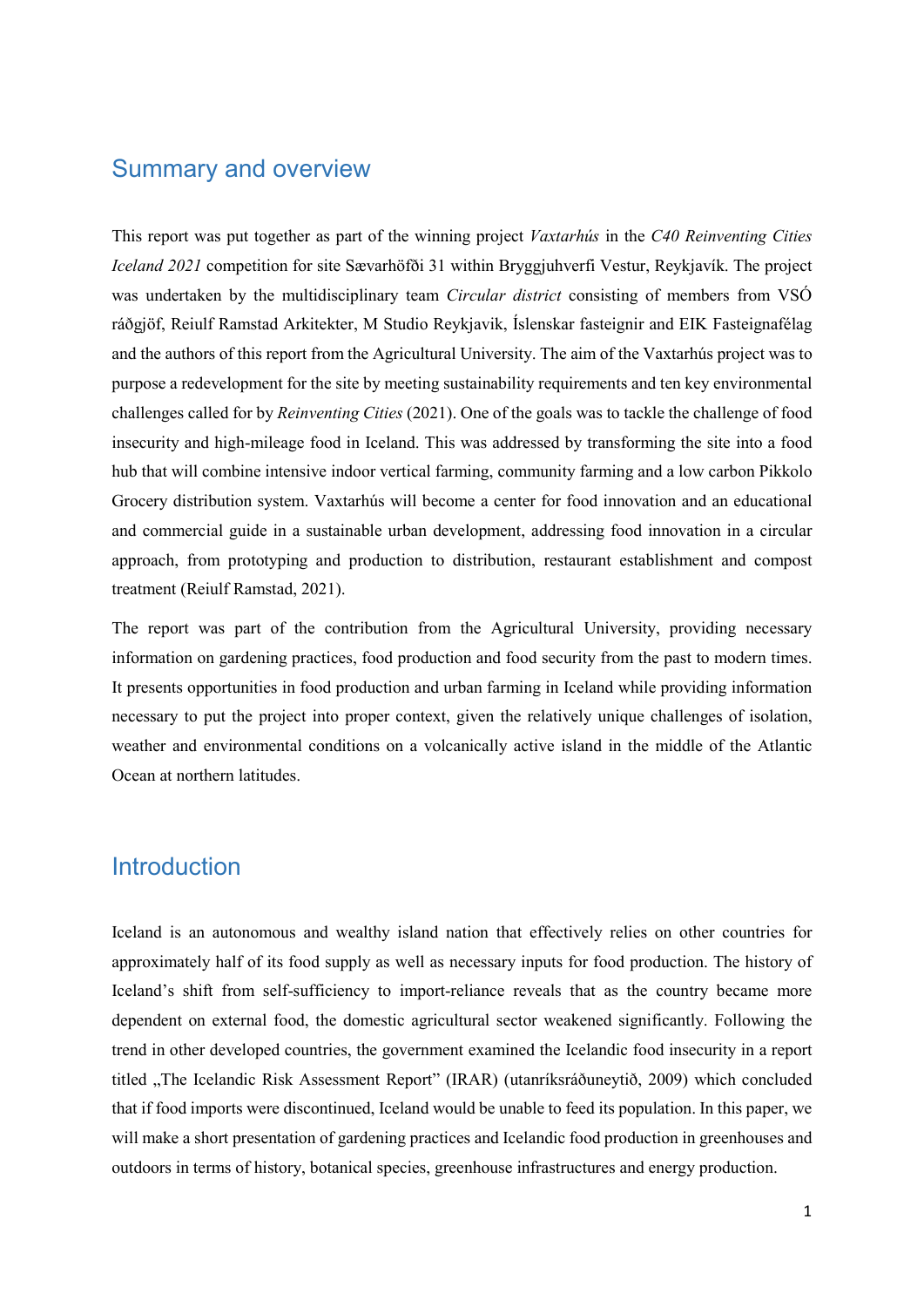#### <span id="page-4-0"></span>Food Security

Today, Iceland gains most of its food externally as imports of vegetables have increased considerably since 2009, adding some challenges to local horticulture and greenhouse industry. Iceland is not unique in this regard. As countries develop, they tend to outsource agriculture, causing a decline in domestic food production and tend to convert farmland to other uses. This shift is beneficial and even necessary, adding diversity to the food supply and allowing government resources to be invested in more specialized industries. The main challenges for local production of vegetables in Iceland are competitive, as prices are considerably lower on imported vegetables (Erla Sturludóttir et al., 2018). However, domestic agriculture can still be an asset for countries that no longer rely on it for their food supply. In the case of Iceland, agriculture, and more specifically horticulture, has a myriad of benefits that warrant its continuation and support, including promoting sustainability, increasing food security, and benefiting consumers. Yet, the benefits of greenhouse agriculture also come at a cost (Bailes and Oddur Jóhannsson, 2011) with the main challenges being salary costs and high prices of electricity for lighting during the dark winter months (Erla Sturludóttir et al., 2018).

Most of the agricultural lands (66%) are in the south of Iceland followed by the capital area, west- and north-east Iceland (Erla Sturludóttir, 2018). Because of the geothermal heat used for greenhouses, production is greatly related to geothermal areas like the south and east. These areas are, at the same time, vulnerable because of volcanic activities which can affect yields by causing short term climatic change, flooding, acidic rain and ash fall. In the long run however, ash can have beneficial effects on the soil, adding valuable nutrients and improving the soil composition (Ng'ang'ga, 2018). In 2010, due to the eruption in the glacier Eyjafjallajökull, areas got flooded because of glacier melt water, croplands were blanketed with tephra and severely damaged. Livestock farmers lost cattle due to respiratory problems resulting from poisonous smoke and ash inhalation. It makes Iceland still more vulnerable in terms of food security (Butrico and Kaplan, 2018).

Given Iceland's sparse arable land and harsh climate, greenhouses provide the opportunity for more variety in crops, longer growing seasons and greater yields than could be achieved by traditional methods. Iceland already possesses and produces most of the resources needed for greenhouse operation and food produced this way is significantly less energy-intensive than their imported equivalents (Þórhildur Ósk Halldórsdóttir and Nicholas, 2016).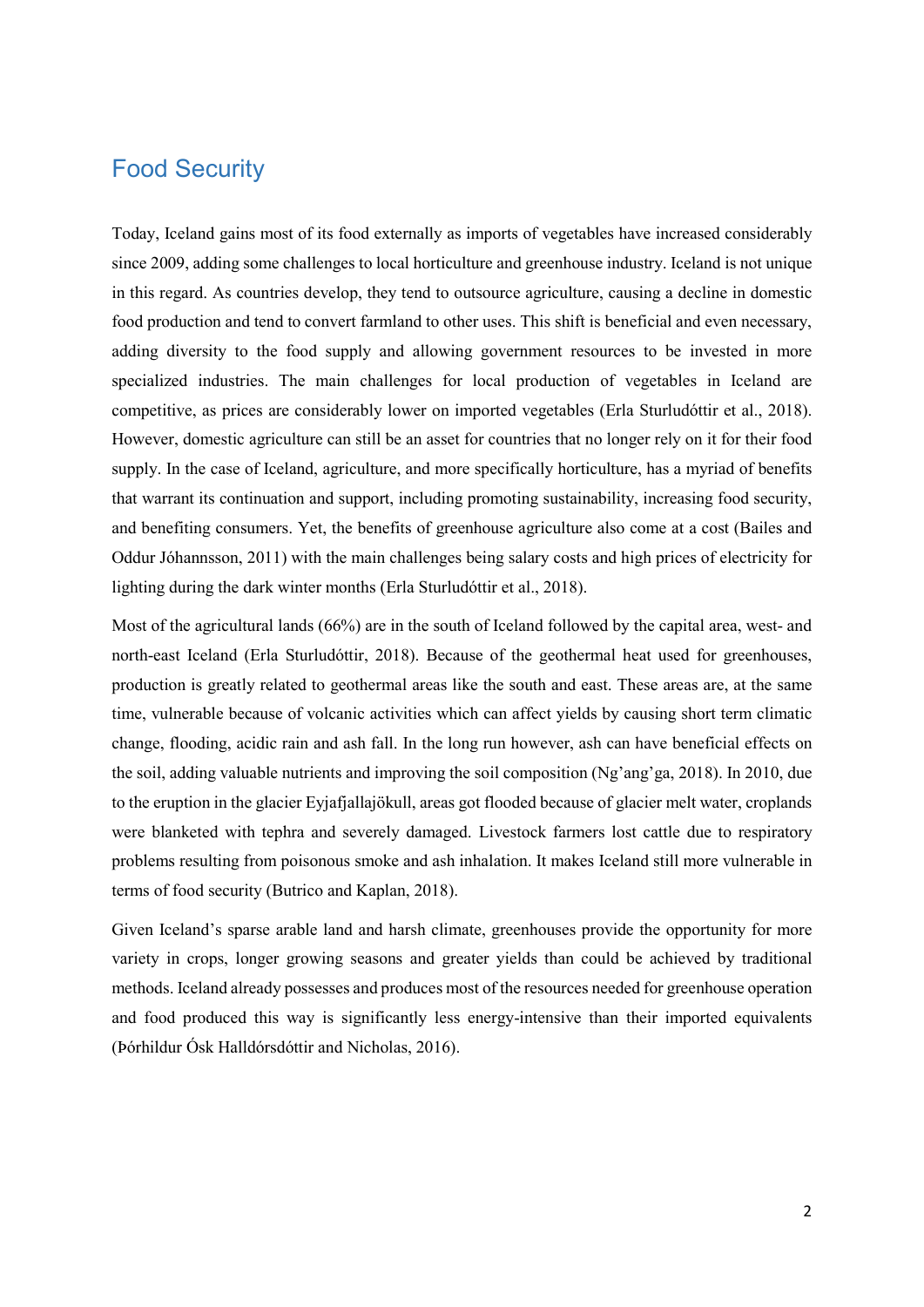# <span id="page-5-0"></span>A brief history of horticulture in Iceland

Icelandic food culture is based on the knowledge of inhabitants and their adaptations to the local nature and weather conditions. Since the time of settlement, the food culture has evolved with the arrival of new food crops for growing, innovation in agriculture and increased foreign trade (Matarauður Íslands, 2021). In previous centuries, a monotonous diet of milk, meat and fish was supplemented with what people harvested in nature such as Icelandic moss, red dulse, roots of garden angelica, dooryard dock and scurvy-grass.

In the early  $19<sup>th</sup>$  century, gardening grew in popularity. The state encouraged the establishment of vegetable gardens and the Danish agriculture society donated seeds to the first gardeners. Around that time potatoes and swedes got very popular and was a great food supplement for the country (Jónas Jónsson, n.d.). In 1880, the first agricultural school was established. New skills, methods of production and technology were taught. The Icelandic horticultural society was founded in 1885. The establishment was an important component in the fight for improved health and reduction in child death through improvements in dietary health (Garðyrkjufélag Íslands, 2016). The major limiting factor for outdoor cultivation is environmental conditions but low temperatures are moderated using geothermal water. Geothermal water has been used for centuries to prolong growing seasons for outdoor crop such as potatoes and grain by naturally warming the soil. In 1924, the first greenhouse was established in Mosfellsbær (Matarauður Íslands, 2021), marking the beginning of horticulture and vegetable production as an industry.

Organic farming has been practiced since 1930 when Sesselja Sigmundsdóttir started such production at Sólheimar in Grímsnes and was first in the Nordic countries to consciously pursue this practice (Sólheimar, 2021). In the beginning of the  $20<sup>th</sup>$  century the first experimental plant stations and nurseries were established. With increased knowledge, vegetable gardens became the norm in most homesteads (Jónas Jónsson n.d.). As the share of external imports grew and dependence on domestic food produce decreased, gardening practices somewhat declined faced with competitive challenges such as better growing conditions and lower prices in other parts of the world. Imports are important to ensure food diversity but today environmental challenges, and the ever-growing threat of epidemics and economic crises increase importance of self-sufficiency with regards to food security. Emphasis has been put on an increased share of domestic food production along with raised governmental awareness and increased investments in domestic vegetable and fruit cultivation. Increased public environmental awareness has also led to a raised interest in growing food at home, foraging and buying local food. A recent report done at the request of the Minister of Fisheries and Agriculture (Erla Sturludóttir et al., 2021) shows that Icelandic food production has grown in recent years, supplying Icelanders with most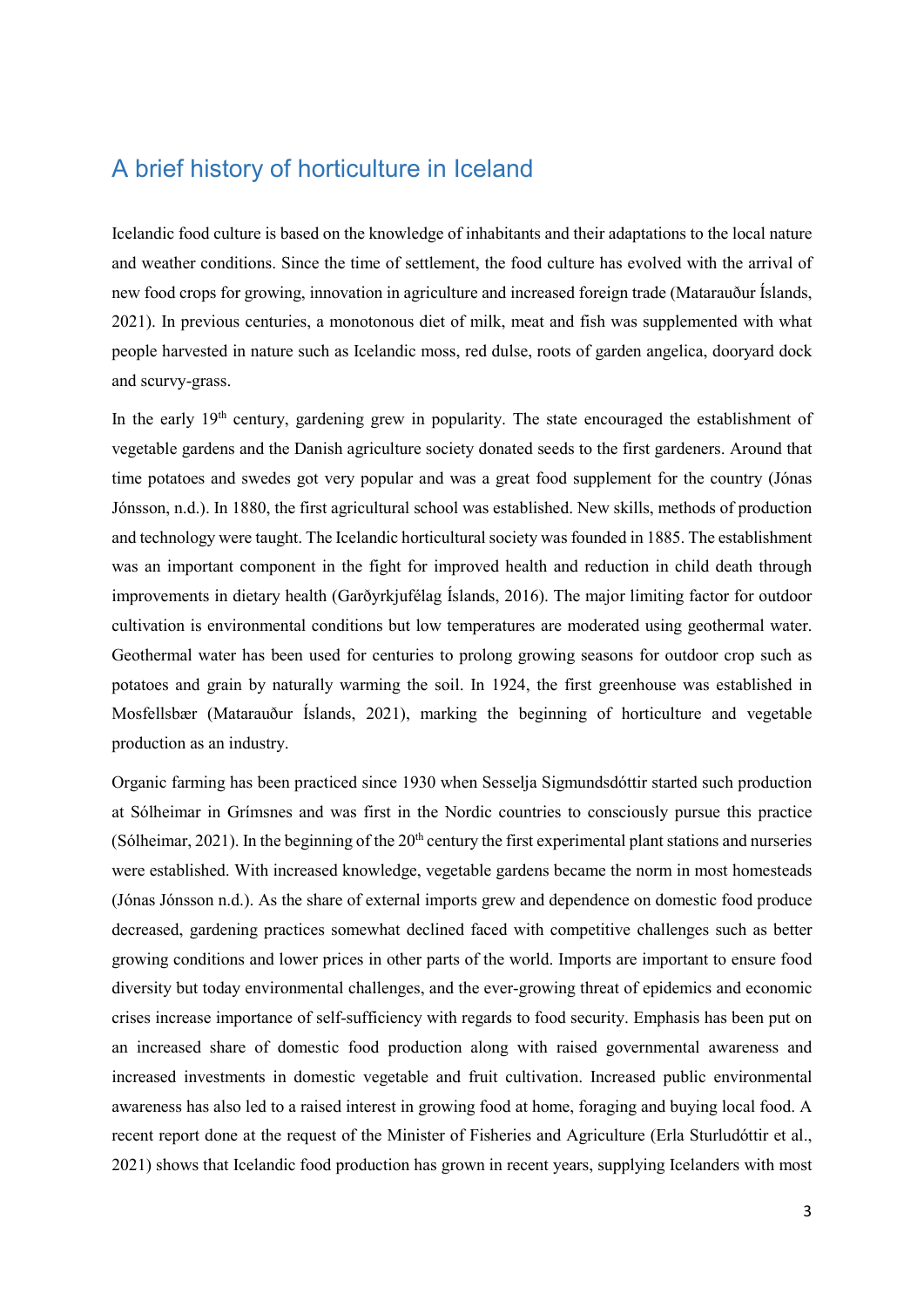of the food they need, especially with regards to meat and dairy products. The main crops have been hay, potatoes and other root vegetables with other crops such as barley and oats on a rise in the last 10 years and only a very small amount of suitable land being cultivated (Ministry for the Environment of Iceland and Natural Resources, 2018). Vegetables and flowers are mainly cultivated in greenhouses dependent on geothermal water and electricity. New technology for high-tech indoor agriculture with vertical farming and LED lighting are on a rise, promoting a variety of sustainable and environmentalfriendly crops (Vaxa, 2021). In 2017, 118 thousand square meters of land was used for vegetable production in greenhouses (Orkustofnun, 2017). In the year 2020 alone an addition of over 10.000 square meter production capacity for tomatoes, cucumbers and lettuce shows ambition amongst Icelandic farmers. According to the chairman of the Farmers Association (Gunnar Þorgeirsson, 2020) there are great potentials in vegetable farming in Iceland. Apart from the rise in vegetable production in greenhouses there are great opportunities in outdoor vegetable cultivation with a variety of species being able to grow in Iceland, mentioning for example onions and radishes which are imported in large amounts. A recent report (Erla Sturludóttir et al., 2021) shows that resources, such as land for cultivation, knowledge and equipment are the main limiting factors with regards to food security. Domestic food supply is also very dependent on imports of fuel and fertilizer. Nevertheless, there are great opportunities in increasing the share of horticulture, through a better utilization of resources, knowledge building, land management and governmental support.

## <span id="page-6-0"></span>Community farming

The natural environment provides basic needs such as clean air, water and heat. Ecosystem services are the benefits that the ecosystems in our environment generate for our society. In an urban environment, these services are generally under high pressure caused by the dense population and the decline of biodiversity. The result has been a great demand placed on the ecosystem services of the areas surrounding the city and ever-increasing dilemmas regarding disposal of waste and pollution. One of the main goals of any new development must be to decrease or eliminate negative impacts on the local and surrounding ecosystems. Small-scale farming supports biodiversity and can come in exchange for common grass areas in urban environments.

Urban farming has been practiced in Reykjavík for a long time. In the early days of urbanization in Reykjavík, citizens were eager to rent a growing spot in the outskirts of the city with a focus on growing potatoes, swedes and cabbage. By the mid 20<sup>th</sup> century citizens of Reykjavík grew a fourth share of all potatoes grown in Iceland and despite large growing areas, demand exceeded availability (Eggert Þór Bernharðsson, 2014). As the city expanded, it came at a cost for these large growing areas. Nevertheless,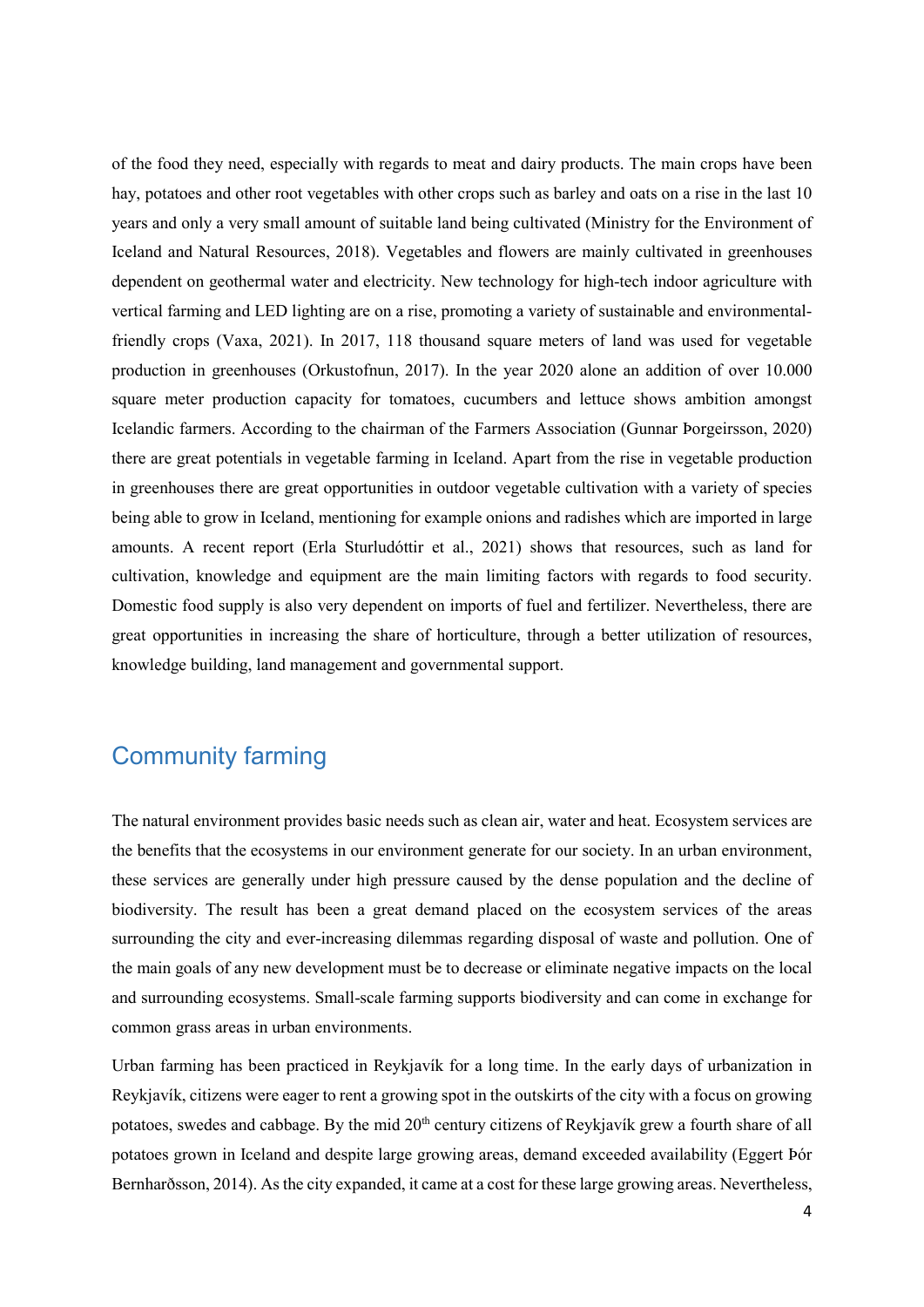it remained popular throughout the  $20<sup>th</sup>$  century to rent a spot for growing potatoes, so called potatogardens (*kartöflugarðar*). School-gardens (*skólagarðar*) were popular throughout the last century, aiming not only to teach children about growing methods, but also to keep them connected to the farmland in times of urbanization (Eggert Þór Bernharðsson, 2014). Today some people still rent a spot from the city to grow their own vegetables. These gardens have made a return in the city center, but at a smaller scale, referred to as either school-gardens or family-gardens (*fjölskyldugarðar*). A typical garden consists of two small growing beds, one with potatoes and one with a variety of other vegetables and herbs.

In addition, people grow spices, herbs and vegetables in backdoor gardens and greenhouses and keep shrubs for berries. Some garden owners also have the space and opportunity to keep chickens for eggs and bees for honey (Dagný Land Design, 2018). Producing your own food is an encouragement to spend more time in activity outside and promotes awareness about food and consumption.

Food crops such as vegetables or edible plants can be grown; outdoors, indoors or in greenhouses; in different settings such as in roof gardens, terraces, private backdoor gardens and in public spaces. Plants can grow underground, on the ground, on vertical or horizontal structures.

Organic waste and compost is part of the circularity of farming. Most organic material from the household or garden can be composted and used in soil improvement. Management of water and nutrient systems is an important factor in evolved farming methods.

Community farming is a practice where the inhabitants share responsibility for the management and upkeep of the communal garden. As an arena for learning about gardening for both young and old through the exchange of knowledge and experience, community farming can improve communication and encourage social inclusion within the neighborhood. Schools and kindergartens can benefit from using gardens for teaching and practical learning.

There have been some small-scale community garden projects in Iceland for example Seljagarðar ([https://seljagardur.is/\),](https://seljagardur.is/)) Sólgarðar [\(https://www.facebook.com/solgardarborgarbuskapurreykjavik/\)](https://www.facebook.com/solgardarborgarbuskapurreykjavik/)) and Gróandi in Ísafjörður [\(https://m.facebook.com/groandi/\)](https://m.facebook.com/groandi/). Reykjavík City has published a brochure "Borgarbúskapur. Forsendur, fyrirkomulag og útfærslur" with conditions, arrangement and implementation for urban farming in Iceland (Dagny Land Design, 2018).

Community supported agriculture is also a collaboration where the responsibility for the crops is shared, but the members do not necessarily take an active part in the work. The consumers pay an advance for a share in the production and thereby the cooperatives can strengthen the production and the quality of the harvest as well as ensure a more sustainable and organic agriculture according to consumer wishes (Aronsen and Devik, 2021).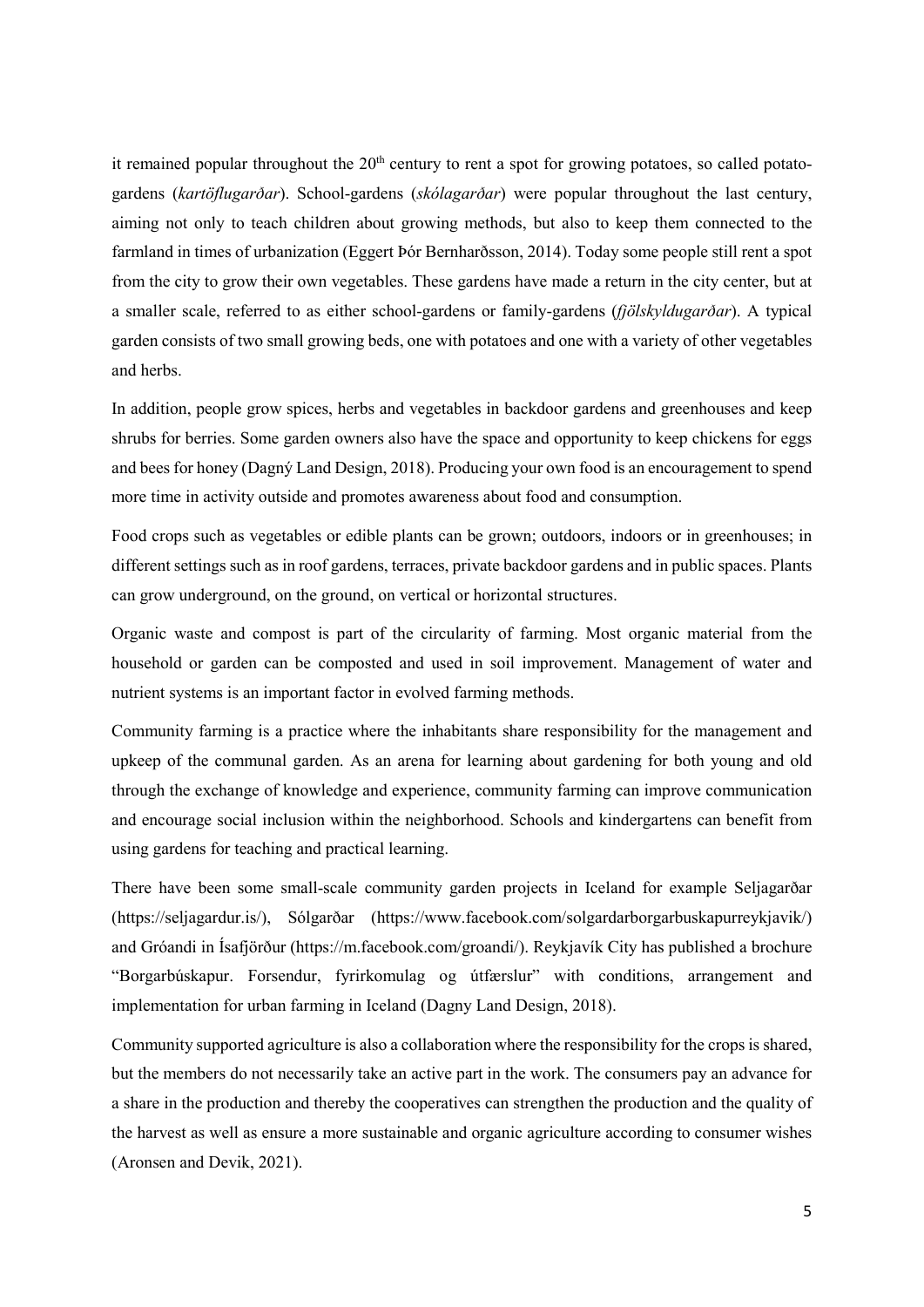## <span id="page-8-0"></span>Local production and distribution

Vegetables grown, both outdoors and in greenhouses, account for about 5% of the total food supply of daily calories consumed in Iceland of which about 40% are grown in Iceland (Þórhildur Ósk Halldórsdóttir and Nicholas, 2016). Industrial importance of gardening in Iceland is considered profitable in terms of economic and environmental impacts in the Icelandic context (Vífill Karlsson, 2019).  The total share of gardening in agricultural practices (including aquaculture) was around 8% in 2017, with a total income ranging from 4,2 billion ISK in 2008 to 6,1 billion ISK in 2017. Among the most common domestically grown food products in Iceland are tomatoes, cucumbers, lettuce, peppers and strawberries(in greenhouses) and potatoes, swedes, carrots, cauliflower, cabbage, Chinese cabbage and broccoli (outdoors). In addition, many common herbs are grown both indoors and outdoors. As shown in figure 1, vegetables and mushrooms account for 74% market share of domestically grown products, other crops such as herbs, fruits, grain and industrial crops account for 6% with the rest being propagation (5%) and flower production (15%) (Vífill Karlsson, 2019).



*Figure 1: Market share of different gardening activites in 2017. Based on picture from Vífill Karlsson (2019).*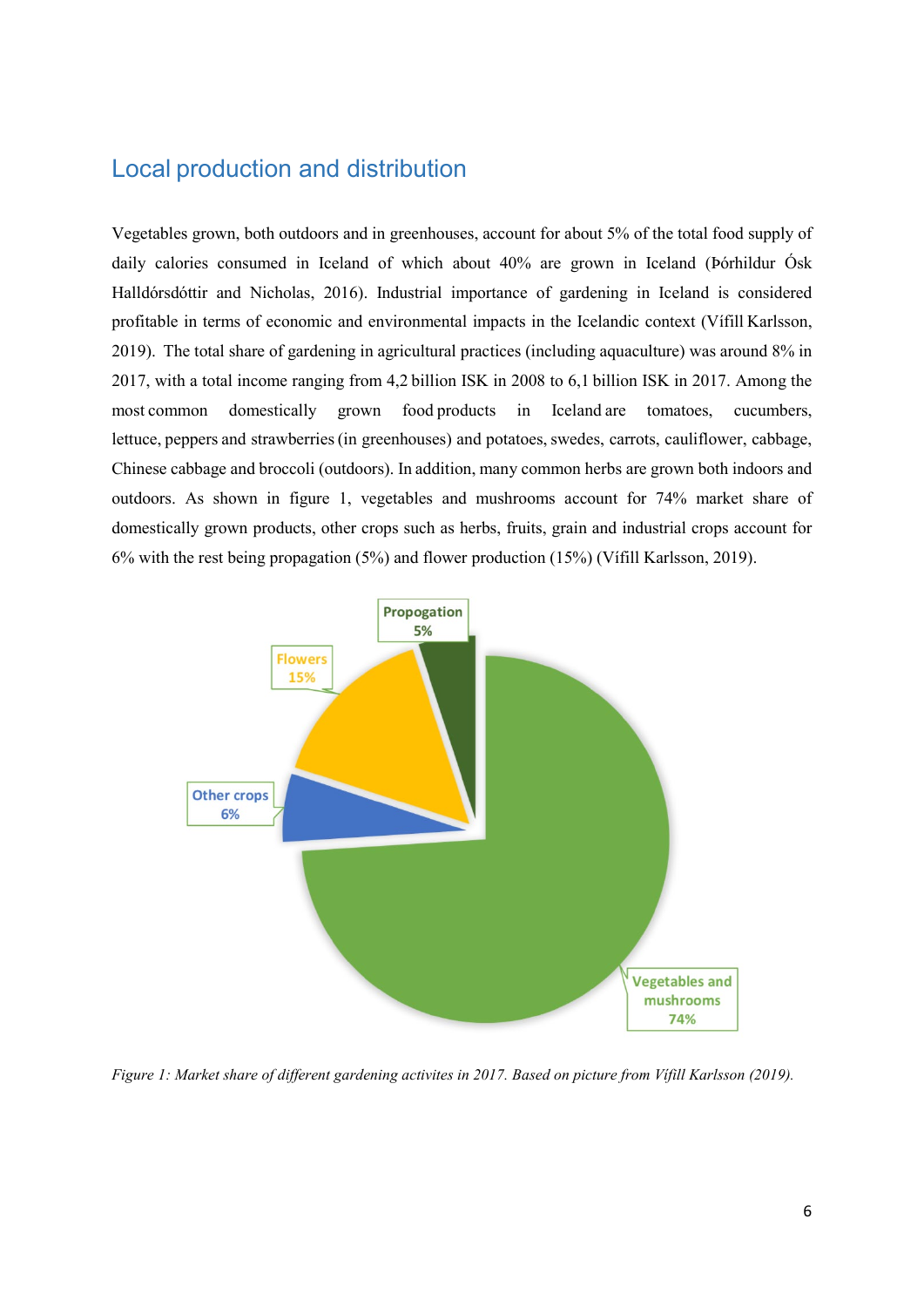Production in greenhouses has doubled since the year 2000 with tomatoes and cumbers accounting for the majority, production of carrots and swedes has grown in the last 20 years but potato production has remained the same for the last decades and the share of cabbage and cauliflower decreasing considerably for the last 10 years, with broccoli as an exception (Erla Sturludóttir et al., 2021). The reason is linked to increased competition with imported vegetables offering lower prices and a greater variety, along with some unfavourable years with regards to weather conditions in Iceland.

Even though domestic cultivation is environmentally and economically advantageous compared to imported vegetables, imports of vegetables in Iceland have exceeded six thousand tons for many years. Data supports the general presumption and political issue that these numbers could be lowered by growing more food in Iceland (Arnór Snæbjörnsson et al., 2010), (Þórhildur Ósk Halldórsdóttir and Nicholas, 2016). The carbon footprint for local Icelandic production is significantly lower than for imported vegetables (Eymundur Sigurðsson, 2015). However, given the limited range of crop cultivation this would come at a cost on current diversity of fruits and vegetables (Þórhildur Ósk Halldórsdóttir and Nicholas, 2016).

Geothermal water is essential for local food production and local food security in Iceland. It has been utilized for horticultural practices for centuries to prolong growing seasons for outdoor crop as well as growing vegetables and nurturing tree saplings under controlled conditions in greenhouses. Because of Iceland's harsh growing conditions, it is difficult to rely on production growth for outdoor crops in the same way as we have been seeing for cucumbers and tomatoes, which account for majority of greenhouse yields with a constant growth in production (Butrico and Kaplan, 2018). Modern greenhouse technology makes it possible to grow almost everything in Iceland from lettuce and peppers to bananas, melon and grapevines, though some plants require more intense care or costly treatment and harvesting. The idea of a sustainable, authentic food experience, eating bananas grown in Iceland or enjoying a cup of Icelandic coffee directly from the tree in a greenhouse-café is sure to be competitive amongst a growing number of tourist and people willing to pay for the quality and the consciousness of where the food comes from (Guðríður Helgadóttir, 2017).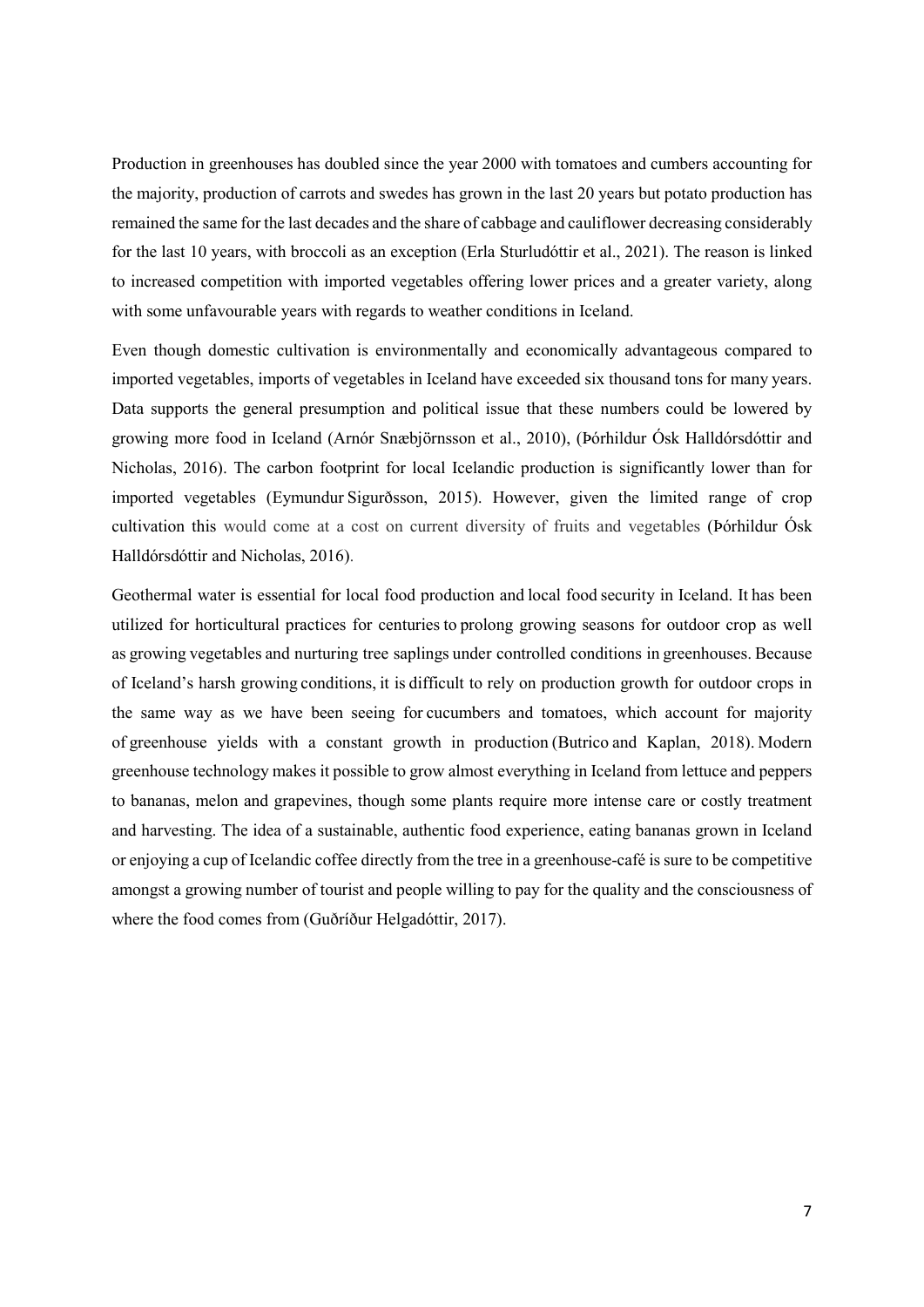#### <span id="page-10-0"></span>**Plants**

Various Icelandic vegetables are well established on the market today. The Icelandic Veggie Calendar (figure 2) gives an excellent overview of grown Icelandic vegetables on the market (The Horticulturists' Sales Company). In addition, other well-known edible plants are grown and/or grow wild in Iceland. Grain is widely grown outdoors and continuous research aims to find hardy cultivars of different cereals for Icelandic conditions (see also korn.is) (Hrannar Smári Hilmarsson et al., 2019).



*Figure 2: Overview of Icelandic production from the Horticulturists' Sales Company website (www.islenskt.is)*

Various fruits (such as apple, pear, cherries and plums) have gained more attention amongst garden owners and some growers along with speculations of better tolerance due to global warming – although much more probation is needed before we can rely on such fruit crops in the Icelandic climate. Amongst passionate horticulturalists, farmers, institutions, gardeners, and other enthusiasts, many edible and usable plants such as vegetables, berries, fruits, cereals, and perennials have been tried out for cultivation. Newly successful examples include melons grown in greenhouses at the Agricultural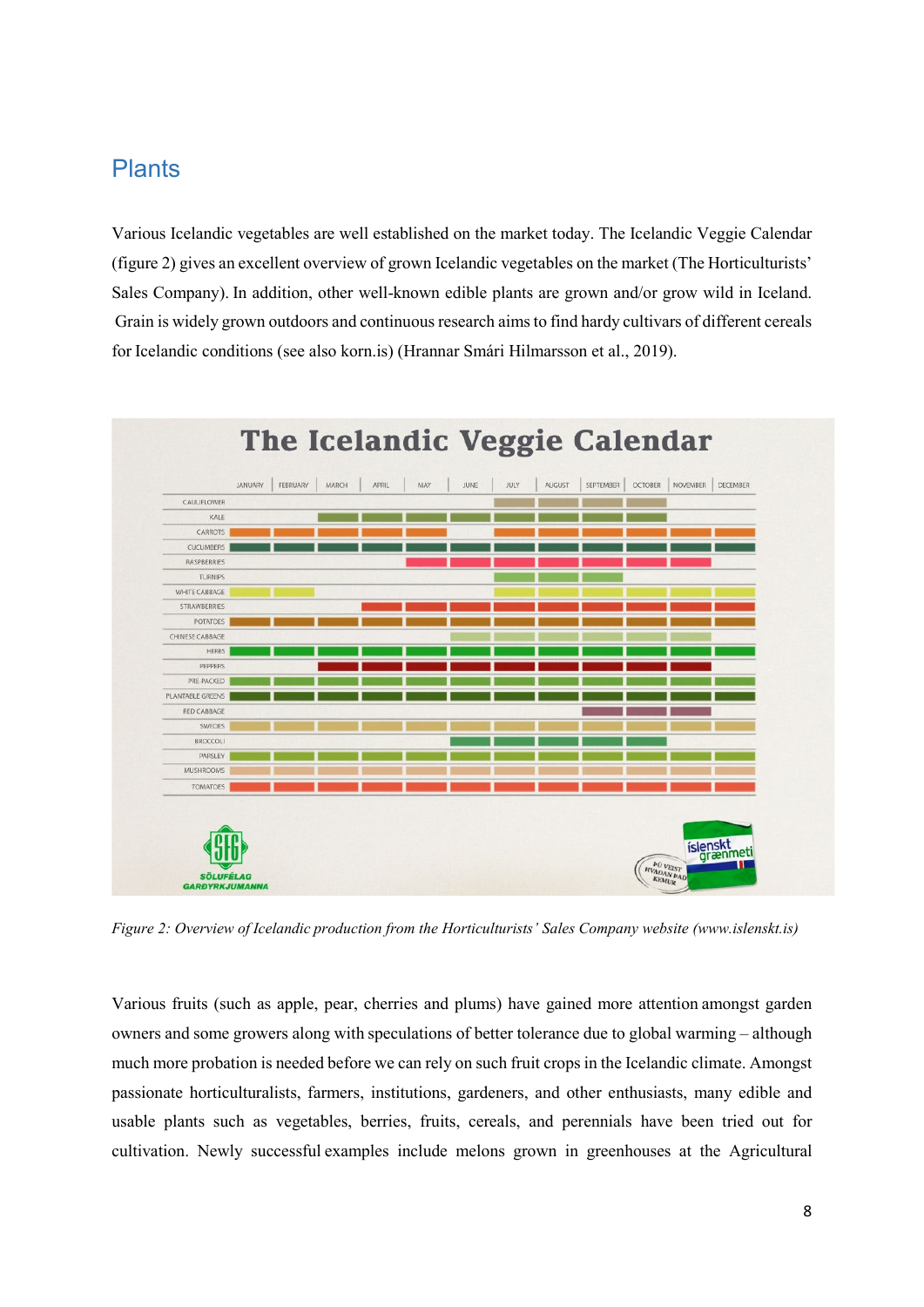University (Magnús Hlynur Hreiðarsson, 2019) and garlic on a big scale at a farm in South Iceland (Sigurður Már Harðarson, 2020).

Making use of some edible garden- and landscape plants along with wild-growing berries and herbs grown in private gardens is a longstanding tradition in Iceland to add diversity to the diet as well as for medicinal purposes. The most commonly used garden plants are red and black currant and rhubarb. Various other garden- and landscape plants with potential edible values thrive well in Iceland, as well as decorative plants in the urban context. Berry production is limited to strawberries and raspberries (in greenhouses), but honeyberries have great potential for outdoor production in Iceland.

Foraging and use of wild growing plants have long been part of the Icelandic culture. The use of crowberries, bilberries and Iceland moss is still the most popular. In fact, foraging (most commonly berries) is part of Icelandic culture and upbringing (*að fara í berjamó*). Use of sea-weed, dulse and coastal plants was widespread before, often being a vital source of vitamin C in times of self-sufficiency. Today more attention is given to these practices due to the sustainability goals and increased awareness of environmental and health issues. Examples can be found in the book *ætigarðurinn* (Edible garden) (Hildur Hákonardóttir, 2006) and the innovation project Arfistinn (wordplay meaning someone enthusiastic for weeds; a weeder) (Ásta Þórisdóttir, 2019).

The plant list provided (appendix I) holds information for some commonly used edible plants, all suitable for Icelandic conditions as well as some examples of promising newcomers. As mentioned, imagination is the main limiting factor for what you can grow with modern technology, so the list is far from being a complete list. There are countless other edible plants and possibilities in Iceland. Nevertheless, it provides a good overview showing conditions, known values, uses and examples of well-adapted cultivars for a variety of different edible plants (vegetables, cereals, fruits, berries, trees, shrubs, perennials, annuals and wild flora).

# <span id="page-11-0"></span>Geothermal energy

Iceland offers a wide variety of sustainable energy sources, among them geothermal energy, which has a long and vital history for local food production and local food security in Iceland. Warm water has been used through centuries for bathing, washing and sustainable heating and electricity. The natural washing springs in Laugardalur played an important role in the urbanisation process of Reykjavík City (Reykjavík City Museum); heavy loads of clothes were washed and sterilized, people and animals bathed, children learned to swim and vegetables were grown in a small heated house. In Laugardalur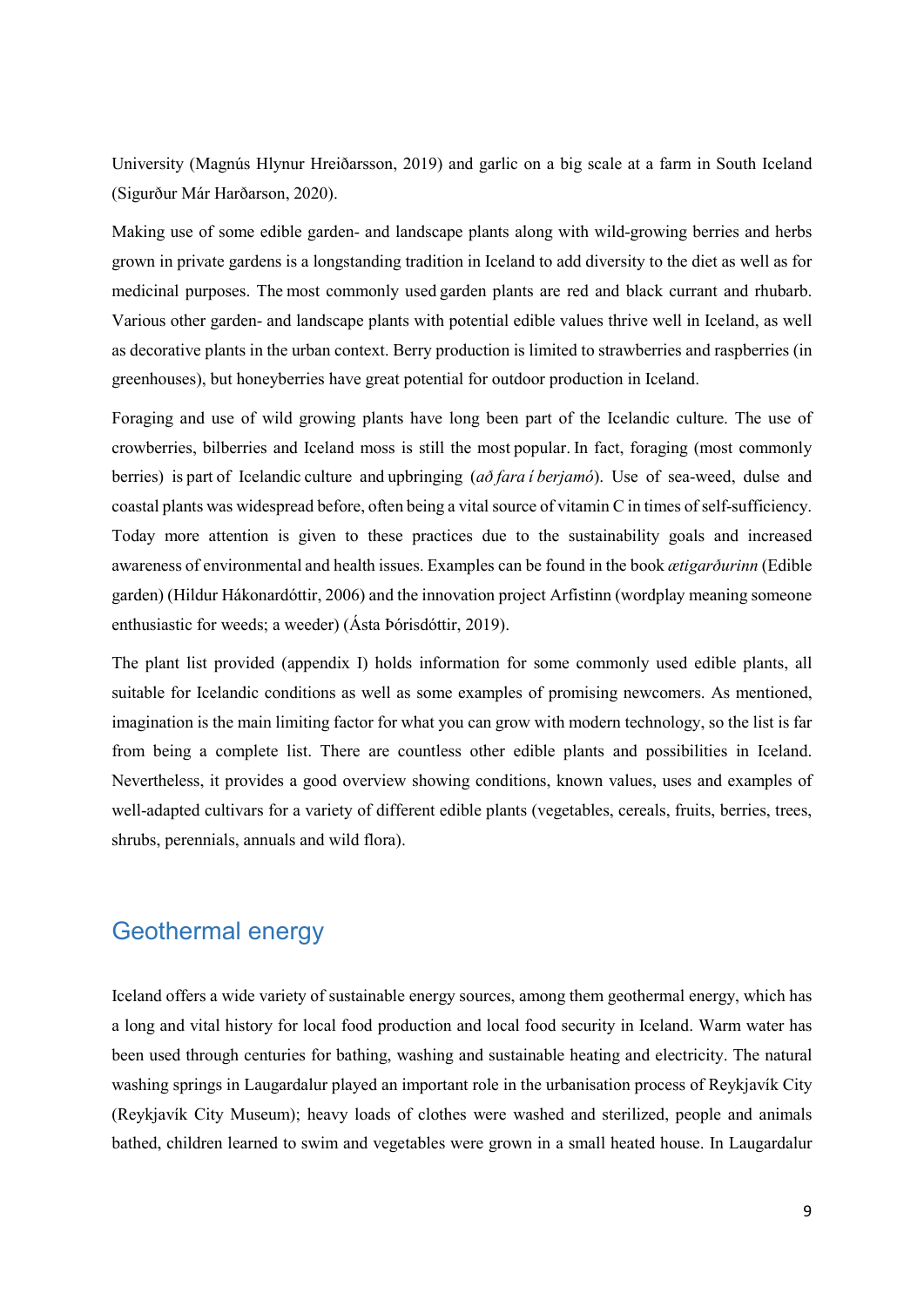and elsewhere the warm water was used in food production, for cooking, mostly fish and potatoes, baking bread and producing a type of whey-cheese.

In greenhouses, it is common to use inert growing media like volcanic scoria and rhyolite on concrete floors with individual plant watering. Geothermal steam is commonly used to boil and disinfect the soil. Outdoor growing at several locations has been enhanced by soil heating that enables growers to thaw the soil so vegetables can be brought to market during early spring. Soil heating is not a growing application, partly because similar results are commonly obtained at a lower cost by covering the plants with plastic sheets. However, it is estimated that about  $120,000$  m<sup>2</sup> of fields are heated this way. One of Iceland's oldest and most important usages of geothermal energy is for heating greenhouses. The total geothermal energy used in Iceland's greenhouse sector is estimated to be 740 TJ per year (Árni Ragnarsson, 2003).

# <span id="page-12-0"></span>Hydroponic systems to manage water and soil

Many greenhouses in Iceland are hydroponic. Vegetables grown in such systems require less water than open field counterparts. This is because water is used more efficiently in hydroponic systems, reducing loss from evaporation and the recycling of water not used by the plants. The renewable and plentiful nature of Iceland's water supply contributes to the self-sufficiency and environmentally friendly nature of the horticulture industry (Barbosa et al., 2015).

Furthermore, advances in greenhouse technology such as automatic watering systems and precise temperature control allow for a greater variety and quantity of crops than could ever be achieved outdoors in Iceland's climate. Automatic watering technology is regulated by a computerized system. Factors controlled include soil saturation and watering times, automatically pumping water to plants when needed through a tubing network.

Due to persistent erosion, topsoil can be a scarce resource in Iceland. The switch to hydroponic technology substantially decreases the need for soil. Hydroponic plants grow in an inert medium, such as clay, gravel, and mineral wool, while minerals and fertilizers are supplied with the water. Stone wool is a man-made mineral fibre that is used by many hydroponics farmers because it is inexpensive and reusable. However, many farmers use or supplement stone wool with locally sourced pumice, which is available in abundance for the industry to source domestically and sustainably.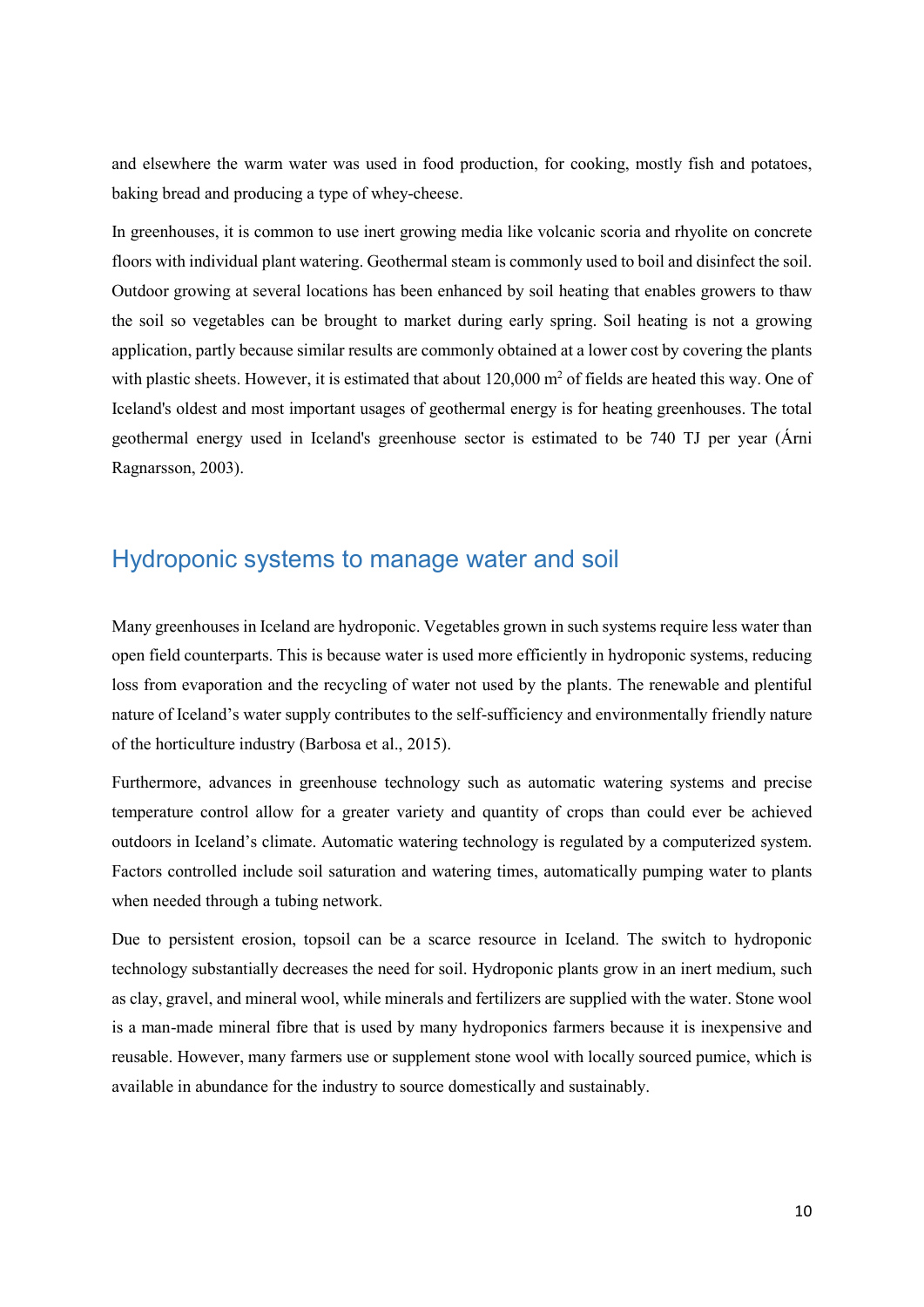## <span id="page-13-0"></span>**Electricity**

Greenhouses require electricity to operate, and electricity demands include ventilation, watering, backup heating, and computer processing. During the winter months, artificial lights are used around 17 hours a day, while in summer months, thanks to natural sunlight, the lights will be off. The electricity consumption in agriculture accounted for only one percent of all electricity consumed in Iceland.

Due to the increased use of electric lighting, the use of geothermal energy has decreased as the lights also give heat. Such increasing of artificial lights in recent years has extended the growing season and improved greenhouse utilization. This development has been encouraged through governmental subsidies spent on electricity for lighting.

# <span id="page-13-1"></span>Light pollution

In Northern countries, the negative consequences of light pollution are mainly recognised as not being able to see the stars and northern lights. However, light pollution can have serious consequences for human health, flora, and fauna. Among some of its negative effects we could mention:

D[isorienting migratory birds.](https://www.nature.com/articles/s41598-018-21577-6)

Altering some nocturnal animals' life that may use the darkness to hunt.

Throwing off human circadian rhythm (24-hour clock sleep/wake cycle), causing obesity, diabetes, and heart disease.

Furthermore, nocturnal light from greenhouses can interfere with nearby airport operations, and negatively impact light-sensitive crops in adjacent greenhouse facilities. The only practical way to prevent reflected supplemental light from greenhouses is to physically block it, and that is by using horizontal, retractable curtains installed at gutter height (or otherwise above the light fixtures). It should also be utilized along the greenhouse sidewalls to block light from all directions. These can be expensive to install but are typically much less expensive when designed into a new structure rather than added to an existing one. Therefore, if it is included in the design process, a retrofit will be easier and less costly. Furthermore, the blackout curtain can substantially reduce heat loss at night during the winter (Runkle, 2019).

The blackout curtains are typically single-layer screens with reflective upper and lower sides. The upper side of the screen helps reflect sunlight, preventing heat build-up if the screen needs to be used during daylight hours. The screen's lower side is always white, to reflect the light from the lamps back towards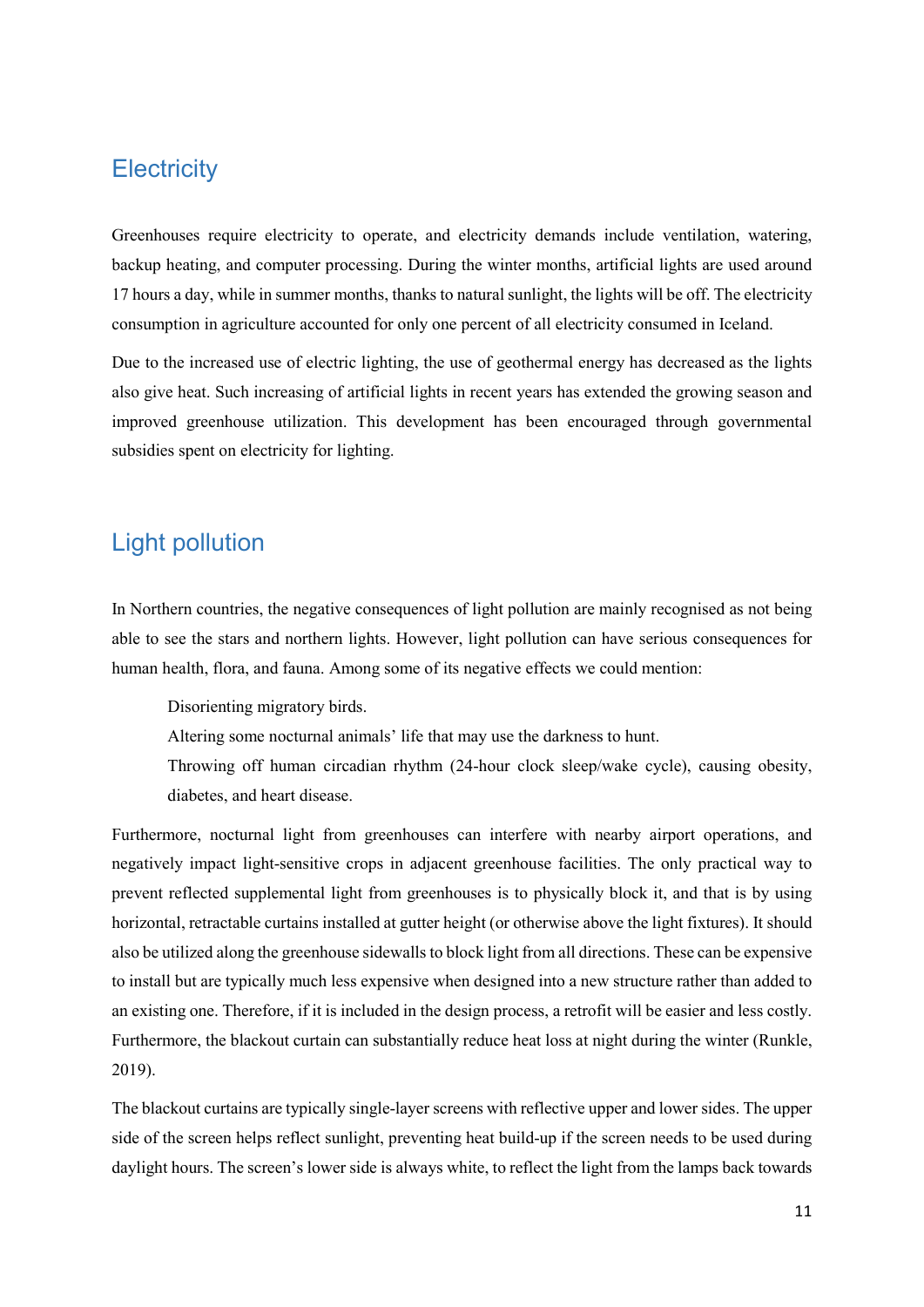the crop, increasing the light intensity within the greenhouse. This three-to-five-percent increase in light can positively impact crop growth and yield. The closed structure of the screen provides greenhouse energy savings by retaining the heated air beneath it. The screen's humidity transport properties are also essential, a knitted structure, can allow humidity to pass through. To avoid the fire hazards, it is important to ensure that the screen is installed far enough from the lights.

# <span id="page-14-0"></span>Concluding remarks

Despite being a volcanically active island on northern latitudes, in the middle of the Atlantic Ocean, posed with challenges such as unpredictable and harsh weather conditions, restricted growing seasons and reliance on external supplies for agriculture; Iceland has comparative advantages and potential regarding food production.

There is an abundance of water and available land for cultivation; the main limiting factors for food production worldwide. Considerable advantages for horticulture such as few insect pests, long hours of daylight for parts of the year and plenty of hydropower and thermal heat are also present. Being a highly-educated country (World population review, 2021), there is potential for tapping into existing knowledge, innovation and experimentation. Iceland´s history of self-reliance has taught inhabitants to make use of existing resources so that modern technology paired with knowledge could provide countless opportunities in gardening practices and food production. Urban farming is receiving increased awareness worldwide in combination with environmental and communal issues. The issues that have been addressed in this report show that there is no reason not to follow these trends in Iceland.

#### <span id="page-14-1"></span>Acknowledgements

We want to thank the Circular district team members from EIK Fasteignafélag, Íslenskar fasteignir, M Studio Reykjavik, Reiulf Ramstad Arkitekter and VSÓ ráðgjöf for great multi-disciplinary work throughout the process of the Vaxtarhús project. Without this multidisciplinary co-operation, the Vaxtarhús project would never have been as convincing and this report would not have been undertaken without the mutual understanding and team work of the group members. Furthermore, we want to thank Þóroddur Sveinsson and Margrét Á. Jónsdóttir our collegues at the Agricultural University and Oyvind Kulseng for reviewing the text, adding valuable comments and assisting with the final setup of the report.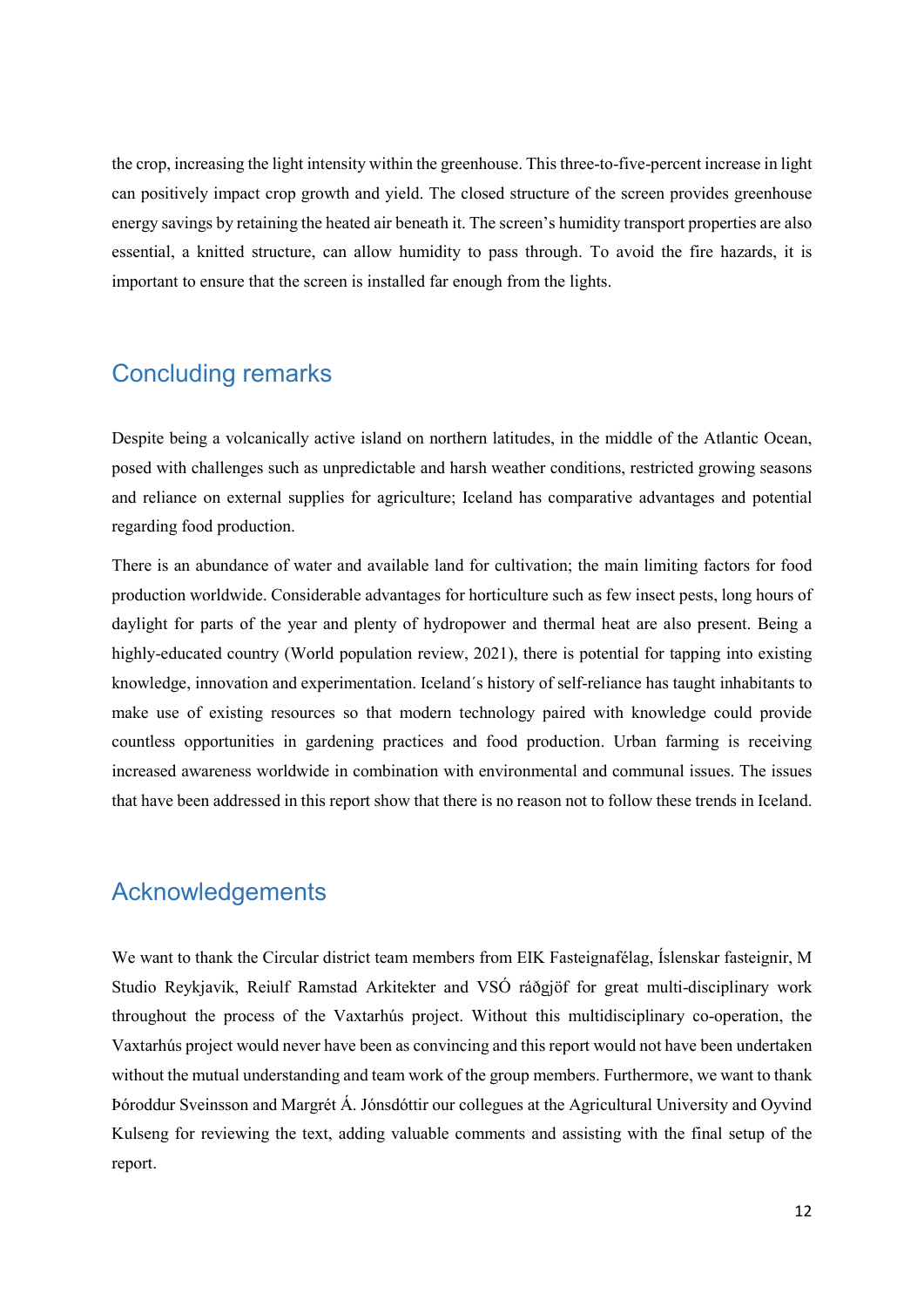# <span id="page-15-0"></span>References

Agricultural University of Iceland (2021a). Research program for grain at the Agricultural University: korn.is

Agricultural University of Iceland (2021b). Yndisgróður, research program for garden- and landscape plants for Icelandic conditions: [https://yndisgrodur.lbhi.is](https://yndisgrodur.lbhi.is/)

Arnór Snæbjörnsson, Drífa Hjartardóttir, Eiríkur Blöndal, Jón Geir Pétursson, Ólafur Eggertsson and Þórólfur Halldórsson (2010). Skýrsla nefndar um landnotkun. Athugun á notkun og varðveislu ræktanlegs lands. Reykjavík: Sjávarútvegs- og landbúnaðarráðuneyti.

Árni Ragnarsson (2003). Utilization of geothermal energy in Iceland (a paper read in the International Geothermal Conference Reykjavik).

Aronsen, K. and Devik, A. (2021). Andelslandbrukprosjektet. Andelsbruk Norge: [https://www.andelslandbruk.no/hva](https://www.andelslandbruk.no/hva-er-andelslandbruk/introduksjon-til-andelslandbruk)-er-andelslandbruk/introduksjon-til-andelslandbruk

Ásta Þórisdóttir (2019). Project analysis of Arfisti. Master of design Department of Design and Architecture. Iceland University of Arts. https://skemman.is/bitstream/1946/33710/1/Arfisti.pdf

Bailes, A. J. and Orri Jóhannsson (2011). Food security in Iceland. Stjórnmál og stjórnsýsla, 7(2), 491–509.

Barbosa, G. L., Gadelha, F. D. A., Kublik, N., Proctor, A., Reichelm, L., Weissinger, E., Wohlleb, G. M. and Halden, R. U. (2015). Comparison of land, water, and energy requirements of lettuce grown using hydroponic vs. conventional agricultural methods. International Journal of Environmental Research and Public Health, 12(6), 6879–6891. DOI: 10.3390/ijerph120606879.

Butrico, G. and Kaplan, D. (2018). Greenhouse Agriculture in the Icelandic Food System. European Countryside. 10(4), 711-724. DOI: [10.2478/euco](http://dx.doi.org/10.2478/euco-2018-0039)-2018-0039

Dagný Land Design (2018). Borgarbúskapur. Forsendur, fyrirkomulag og útfærslur. Reykjavíkurborg, Umhverfis- og skipulagssvið og skipulagsfulltrúi Reykjavíkurborgar.

Eggert Þór Bernharðsson (2014). Sveitin í sálinni. Búskapur í Reykjavík og myndun borgar. Reykjavík: JPV útgáfa.

Erla Sturludóttir (ritstj.), Guðni Þorvaldsson, Guðríður Helgadóttir, Ingólfur Guðnason, Jóhannes Sveinbjörnsson (ritstj.), Ólafur Ingi Sigurgeirsson and Þóroddur Sveinsson (2021). Fæðuöryggi á Íslandi. Skýrsla unnin fyrir atvinnuvega- og nýsköpunarráðuneytið. Rit LbhÍ nr. 139. Landbúnaðarháskóli Íslands. [https://www.stjornarradid.is/library/01](https://www.stjornarradid.is/library/01--Frettatengt---myndir-og-skrar/%20ANR/KThJ/F%c3%a6%c3%b0u%c3%b6ryggi%20%c3%a1%20%c3%8dslandi%20lokask%c3%bdrsla.pdf)--Frettatengt---myndir-og-skrar/ [ANR/KThJ/F%c3%a6%c3%b0u%c3%b6ryggi%20%c3%a1%20%c3%8dslandi%20lokask%c3%bdrsla.pdf](https://www.stjornarradid.is/library/01--Frettatengt---myndir-og-skrar/%20ANR/KThJ/F%c3%a6%c3%b0u%c3%b6ryggi%20%c3%a1%20%c3%8dslandi%20lokask%c3%bdrsla.pdf)

Eydís Mary Jónsdóttir (2011). Fjörunytjar á Suðurnesjum. Náttúrustofa Reykjaness. http://www.natturustofa.is/uploads/1/3/2/1/13219126/fjorunytjar\_a\_sudurnesjum.pdf

Eymundur Sigurðsson, Fríða Rakel Linnet, Grétar Már Pálsson, Jón Skafti Gestsson, Karl Valur Guðmundsson (2015). Kolefnisspor garðyrkjunnar. Skýrsla um kolefnisspor grænmetis, blóma og garðplantna á Íslandi. Samband garðyrkjubænda og Verkfræðistofa Jóhanns Indriðasonar. [https://lota.is/wp](https://lota.is/wp-content/uploads/2016/08/kolefnisspor-gar%C3%B0yrkjunnar.pdf)[content/uploads/2016/08/kolefnisspor](https://lota.is/wp-content/uploads/2016/08/kolefnisspor-gar%C3%B0yrkjunnar.pdf)-gar%C3%B0yrkjunnar.pdf

Garðyrkjufélag Íslands (2016). Starfsemi Garðyrkjufélags Íslands: [https://web.archive.org/web/20160318215232/http:/gardurinn.is/default.asp?sid\\_id=16592&tre\\_rod=008|&tId=1](https://web.archive.org/web/20160318215232/http:/gardurinn.is/default.asp?sid_id=16592&tre_rod=008|&tId=1)

Guðríður Helgadóttir (2020). Matlaukar. Bændablaðið: https://www.bbl.is/frettir/fraedsluhornid/matlaukar

Guðríður Helgadóttir (2017). Viðtal í: Berglind Gunnarsdóttir. Ylur íslenskt kaffi. Grafísk hönnun, Listaháskóli Íslands: https://skemman.is/bitstream/1946/28071/1/Ylur\_greinagerd\_berglind\_160517.pdf

Guðríður Helgadóttir (2016). Landinn, þáttur um lífið í landinu, nóvember 2016. Gísli Einarsson (ritstj.). Melónur og vínber fín. RÚV: https://www.ruv.is/frett/melonur-og-vinber-fin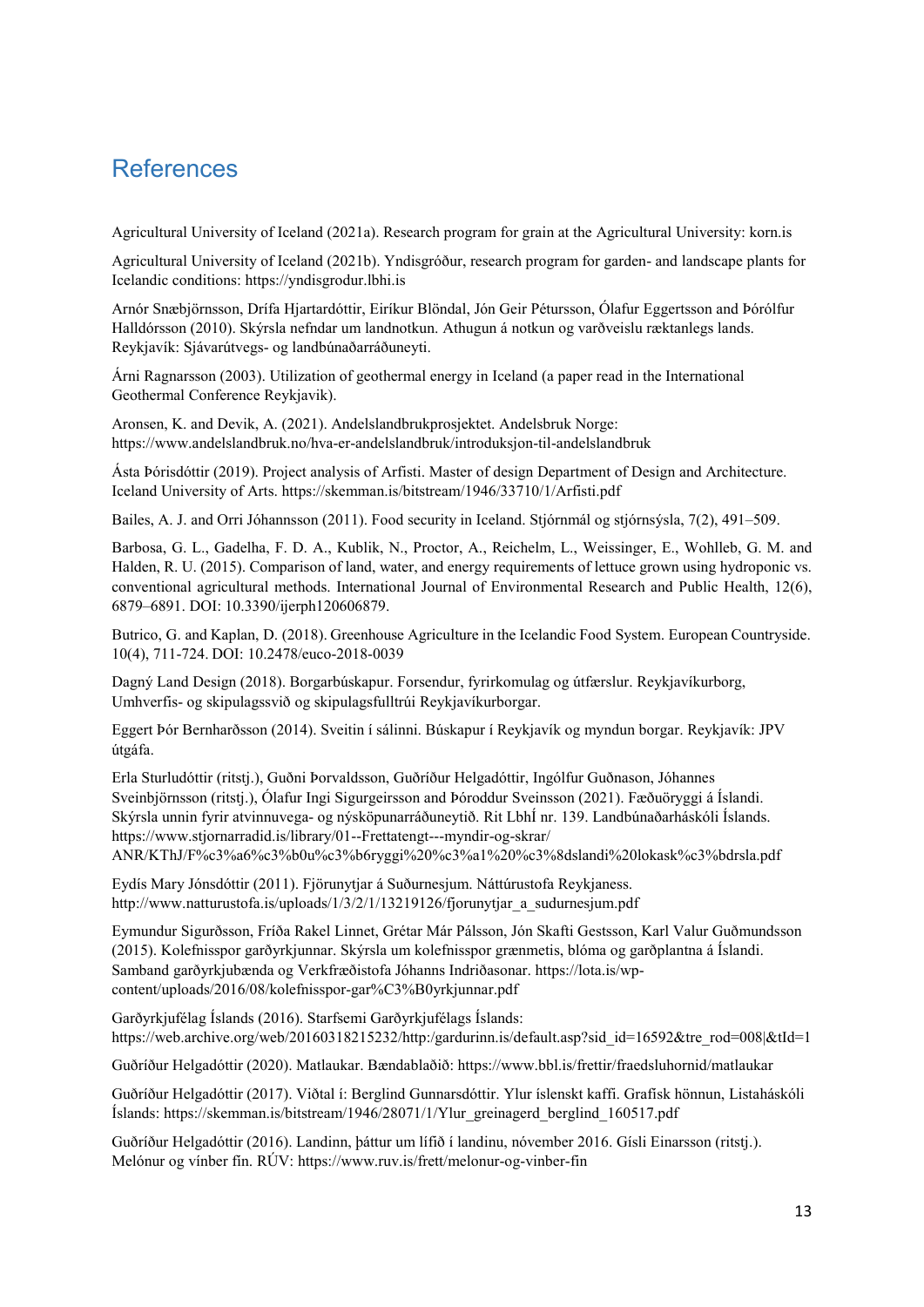Gunnar Þorgeirsson (2020). Íslenskir garðykjubændur vilja efla útirækt: [https://www.ruv.is/frett/2020/07/30/islenskir](https://www.ruv.is/frett/2020/07/30/islenskir-gardyrkjubaendur-vilja-efla-utiraekt)-gardyrkjubaendur-vilja-efla-utiraekt

Hildur Hákonardóttir (2006). Ætigarðurinn - handbók grasnytjungsins. Reykjavík: Salka.

Jón Guðmundsson (2014). Aldingarðurinn. Ávaxtatré og berjarunnar á Íslandi. Selfoss: Sumarhúsið og garðurinn.

The Horticulturists' Sales Company: [www.islenskt.is/en](http://www.islenskt.is/en)

Hrannar Smári Hilmarsson, Magnus Göransson, Jónína Svavarsdóttir and Jón Hallsteinn Hallsson (2019). Lokaskýrsla til Framleiðnisjóðs vegna átaksverkefnis í byggrækt á Íslandi árin 2013 -2018. Rit LbhÍ nr. 115. Landbúnarháskóli Íslands.

http://www.lbhi.is/sites/lbhi.is/files/gogn/vidhengi/rit\_lbhi\_nr115\_byggskyrsla\_2018\_250419.pdf

Hraundís Guðmundsdóttir (2013). Ræktun ávaxtatrjáa á Íslandi. BS-thesis at the Agricultural University of Iceland, department of Natural and environmental sciences. Agricultural University of Iceland. https://skemman.is/bitstream/1946/15576/1/2013 BS Hraundis Gudmundsdottir.pdf

Jóhanna Þ. Guðmundsdóttir (2010). Garðrækt í Nesi við Seltjörn á síðari hluta 18. aldar. Um kornrækt, matjurtarækt og lækninga-jurtagarð Björns Jónssonar lyfsala. Garðyrkjuritið 2010. <https://www.landlaeknir.is/servlet/file/store93/item1717/4618.pdf>

Jónas Jónsson (n.d.). Landbúnaður á Íslandi. Greinasafn um landbúnað, ræktun, náttúrunýtingu og umhverfisfræði. Bændasamtök Íslands. Rafræn útgáfa: [http://www.landbunadur.is/landbunadur/wgsamvef.nsf/8bbba2777ac88c4000256a89000a2ddb/fbdc911b0ee259](http://www.landbunadur.is/landbunadur/wgsamvef.nsf/8bbba2777ac88c4000256a89000a2ddb/fbdc911b0ee259d500256cbb005789b4?OpenDocument&Highlight=0,framr%C3%A6sla) [d500256cbb005789b4?OpenDocument&Highlight=0,framr%C3%A6sla](http://www.landbunadur.is/landbunadur/wgsamvef.nsf/8bbba2777ac88c4000256a89000a2ddb/fbdc911b0ee259d500256cbb005789b4?OpenDocument&Highlight=0,framr%C3%A6sla)

Lilja Karlsdóttir (1990). Nýting villigróðurs. Reykjavík: Byggðastofnun. https://www.byggdastofnun.is/static/files/Skyrslur/Nyting\_villigrodurs.pdf

Matarauður Íslands (2021). Matarsaga Íslendinga í tímalínu. Atvinnu- og nýsköpunarráðuneytið: [https://mataraudur.is/matarsaga](https://mataraudur.is/matarsaga-islendinga/)-islendinga/

Ministry for the Environment of Iceland and Natural Resources (2018). Iceland's Seventh National Communication and Third Biennial Report. Under the United Nations Framework Convention on Climate Change. Ministry for the Environment of Iceland and Natural Resources.

National Energy Authority (n.d.). Greenhouses. Orkustofnun: [https://nea.is/geothermal/direct](https://nea.is/geothermal/direct-utilization/greenhouses/)[utilization/greenhouses/](https://nea.is/geothermal/direct-utilization/greenhouses/)

Ng'ang'ga, L. N. (2018). Effects of Volcanicity in Iceland. Student Works, Embry-Riddle Aeronautical University. https://commons.erau.edu/cgi/viewcontent.cgi?article=1077&context=student-works

Orkustofnun (2017). Yfirlit yfir framleiðslu í gróðurhúsum á Íslandi. OS-2017-T003-01, Orkustofnun.

Reinventing Cities (2021). Guidelines and notice of the competition framework: <https://www.c40reinventingcities.org/en/guidelines/>

Reiulf Ramstad Arkitekter (2021). Reinventing Cities – Iceland C40: https://www.reiulframstadarkitekter.com/work/reinventing-cities-40-reykjavik-iceland

Reykjavík City Museum (n.d.). Fátækraþurrkur: https://borgarsogusafn.is/sites/borgarsogusafn.is/files/atoms/files/thvottalaugarnar.pdf

Runkle, E. (2019). Managing Light Pollution. gpn Greenhouse product news: [https://gpnmag.com/article/managing](https://gpnmag.com/article/managing-light-pollution/)-light-pollution/

Ræktunarstöð Reykjavíkurborgar (Nursery for Reykjavík City): https://reykjavik.is/stadir/raektunarstodin-ifossvogi

Sjávarklasinn (2010). Tækifæri í þaraskógum við Ísland. Greining Sjávarklasans. http://www.sjavarklasinn.is/wp-content/uploads/2020/03/%C3%9Earask%C3%B3gur.pdf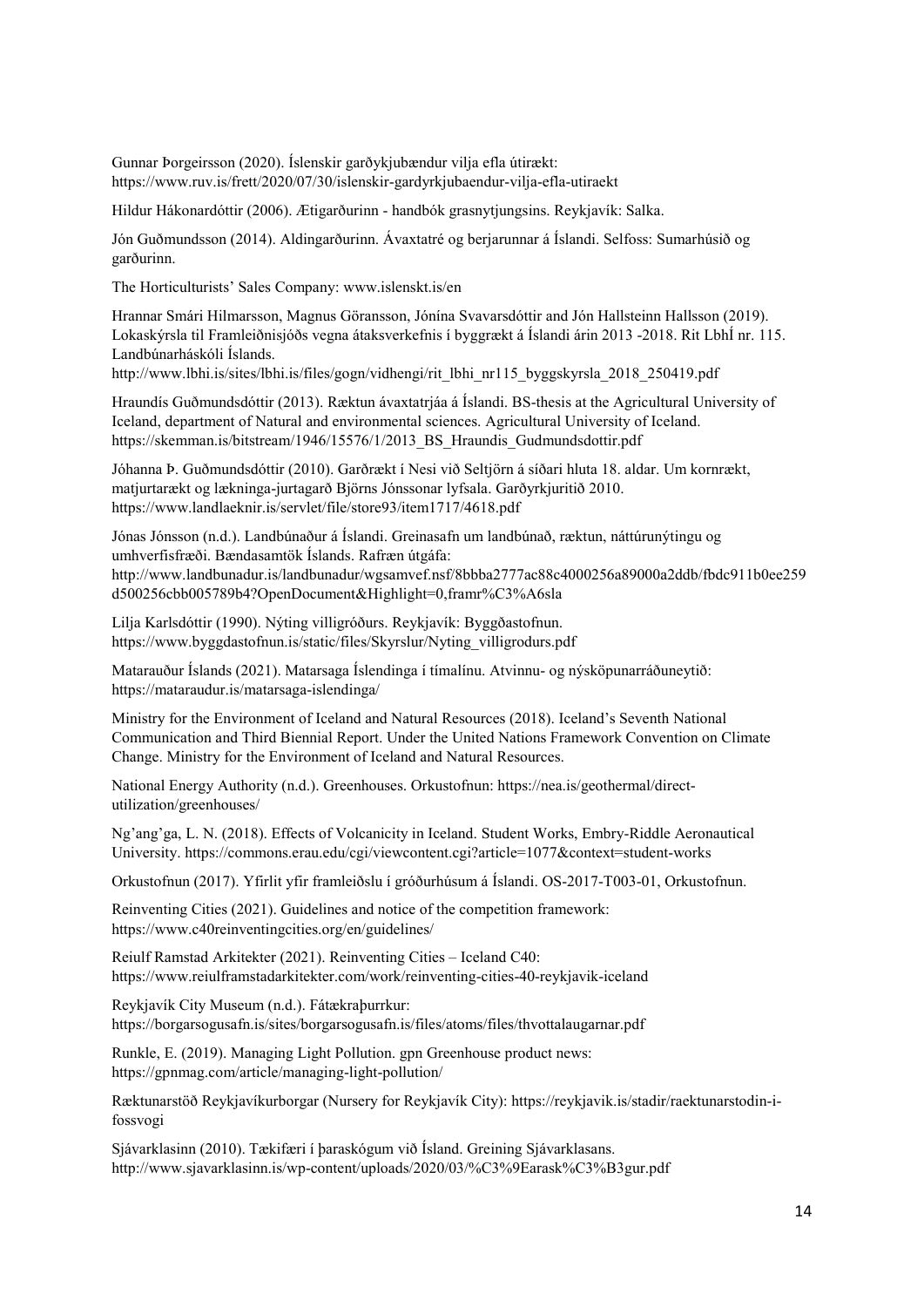Sólheimar, sjálfbært samfélag (2021). Sólheimar - Í 90 ár.<https://www.solheimar.is/>

Svanhvít Lilja Ingólfsdóttir (2007). Bananalýðveldið Ísland. Fréttablaðið: https://timarit.is/page/3980735#page/n41/mode/2up

Utanríkisráðuneytið (2009). Áhættumatsskýrsla fyrir Ísland: Hnattrænir, samfélagslegir og hernaðarlegir þættir. Utanríkisráðuneytið.

Vaxa (2021). Towards a green and sustainable future in farming:<https://vaxafarm.is/pages/english>

Vilmundur Hansen (2017). Bláberjatoppur er framtíðin í berjarækt. Viðtal við Leif Blomqvist í Bændablaðinu: https://www.bbl.is/frettir/fraedsluhornid/blaberjatoppur-er-framtidin-i-berjaraekt

Vilmundur Kip Hansen (2012). Árstíðirnar í garðinum. Handhægur leiðarvísir fyrir ræktendur. Selfoss: Sumarhúsið og garðurinn

Vífill Karlsson (2019). Landfræðilegt og efnahagslegt litróf garðyrkju á Íslandi. Staðbundin efnahagslegt mikilvægi garðyrkju á Íslandi. Samtök sunnlenskra sveitarfélaga.

World population review (2021). Most educated countries 2021: https://worldpopulationreview.com/countryrankings/most-educated-countries

Þórhildur Ósk Halldórsdóttir and Nicholas, K. A. (2016). Local food in Iceland: identifying behavioural barriers to increased production and consumption. Environmental Research Letters 11. DOI: 10.1088/1748- 9326/11/11/115004.

Þóroddur Sveinsson (2020). Nytjaplöntur á Íslandi 2020. Yrki, sem mælt er með fyrir landbúnað, gras- og golfflatir, landgræðslu og garðrækt. Varieties recommended for Icelandic agriculture, land reclamation, turfgrasses, potatoes and greens. Rit LbhÍ nr. 124. Landbúnaðarháskóli Íslands. http://www.lbhi.is/sites/lbhi.is/files/gogn/vidhengi/rit\_lbhi\_nr\_124.pdf

<span id="page-17-0"></span>Appendix I: Plant list for edible plants Steinunn Garðarsdóttir

The plant list provides an overview of plants grown in Iceland with edible values, showing growing conditions, known values and potentials. The list contains information for some commonly used edible plants, all suitable for Icelandic conditions as well as some examples of promising newcomers. In fact, imagination is the main limiting factor for what you can grow with modern technology thus we are not providing a complete list and there are many other edible plants and possibilities in Iceland.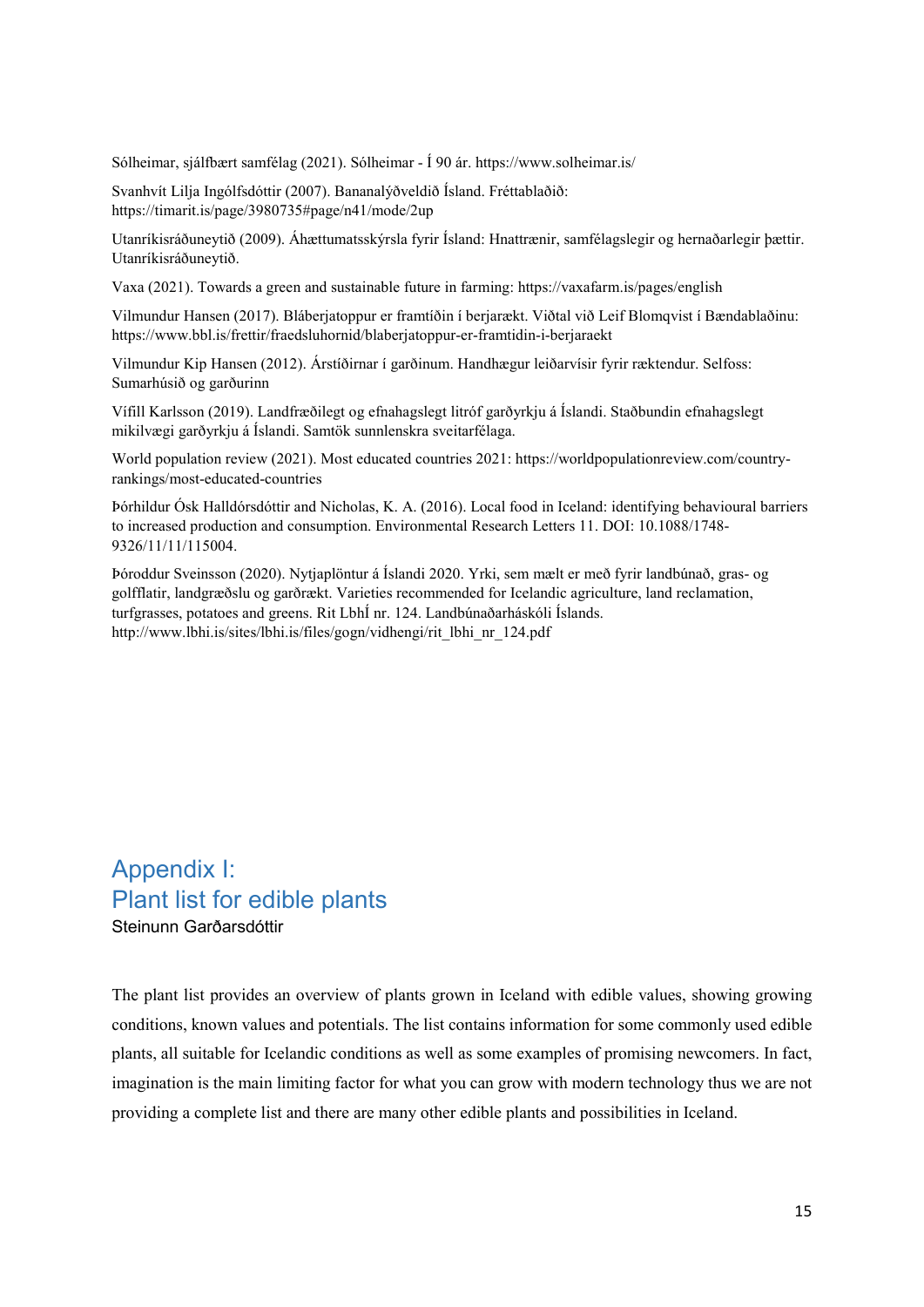| <b>Vegetables and herbs</b> |                                       |                                                                                                                                                                   |                                                                                                                                                                                                                                                                                                                                                                                |         |             |                            |                             |                 |              |                            |                          |                      |                                                                                                                                    |
|-----------------------------|---------------------------------------|-------------------------------------------------------------------------------------------------------------------------------------------------------------------|--------------------------------------------------------------------------------------------------------------------------------------------------------------------------------------------------------------------------------------------------------------------------------------------------------------------------------------------------------------------------------|---------|-------------|----------------------------|-----------------------------|-----------------|--------------|----------------------------|--------------------------|----------------------|------------------------------------------------------------------------------------------------------------------------------------|
|                             |                                       | Vegetables are grown both outdoors and indoors. Limiting factor for outdoor yields are<br>growers and enthusiasts. Sowing phase often takes place in greenhouses. | environmental conditions but geothermal water has made up for some of them. Modern<br>greenhouse technology makes it possible to grow so to say everything in Iceland and various<br>Icelandic vegetables are well established on the market with others being grown and well<br>known or experimented with by horticulturalists, passionate farmers or institutions and other | outdoor | greenhouses | vertical farming/gardening | rooftop / container farming | for landscaping | edible value | common knowledge on values | well known on the market | commercial potential | $VG = very good$<br>$G = good$<br>$M = moderate$<br>$L = low$<br>$N = none$<br>$? = not known$<br>T= trial / experimental<br>stage |
| Common name                 | Latin name                            | Icelandic name                                                                                                                                                    | Some known or recommended<br>cultivars for Icelandic conditions                                                                                                                                                                                                                                                                                                                |         |             | Iceland                    | Growing conditions in       |                 |              | Known values in<br>Iceland |                          |                      | Comments and other uses                                                                                                            |
| Potatoes                    | Solanum<br>tuberosum                  | Kartöflur                                                                                                                                                         | 'Annabelle', 'Belana', 'Gullauga',<br>'Helga', 'Premiere', 'Rauðar<br>íslenskar <sup>i</sup>                                                                                                                                                                                                                                                                                   | VG      |             |                            |                             |                 | VG           | VG                         | VG                       | VG                   |                                                                                                                                    |
| Swedes                      | Brassica napus                        | Gulrófa                                                                                                                                                           | Maríubakkarófa (Kálfafellsrófa),<br>Sandvíkurrófa, 'Vige', 'Vigod'                                                                                                                                                                                                                                                                                                             | VG      |             |                            |                             |                 | VG           | VG                         | VG                       | G                    |                                                                                                                                    |
| Rhubarb                     | Rheum<br>rhabarbarum                  | Rabbabari                                                                                                                                                         |                                                                                                                                                                                                                                                                                                                                                                                | VG      |             |                            |                             | M               | G            | VG                         | L                        | L                    |                                                                                                                                    |
| Carrots                     | Daucus carota                         | Guirætur                                                                                                                                                          | 'Napoli', 'Namdal', 'Romance'                                                                                                                                                                                                                                                                                                                                                  | G       |             |                            | G                           |                 | VG           | VG                         | VG                       |                      | VG Stems and leaves also edible                                                                                                    |
| Tomatoes                    | Solanum<br>lvcopersicum               | Tómatar                                                                                                                                                           | Different culitvars and varieties                                                                                                                                                                                                                                                                                                                                              |         | VG          |                            |                             |                 | VG           | VG                         | VG                       | VG                   |                                                                                                                                    |
| Peppers                     | Capsicum annuum                       | Papríka og eldpipar                                                                                                                                               |                                                                                                                                                                                                                                                                                                                                                                                |         | VG          |                            |                             |                 | VG           | VG                         | VG                       | VG                   |                                                                                                                                    |
| Cucumbers                   | Cucurbitaceae                         | Gúrkur                                                                                                                                                            | 'Ventura', 'Rapides', 'Cumuli'                                                                                                                                                                                                                                                                                                                                                 |         | VG          |                            |                             |                 | VG           | VG                         | VG                       | VG                   |                                                                                                                                    |
| Lettuce                     | Lactuca sativa                        | Salat                                                                                                                                                             | Various                                                                                                                                                                                                                                                                                                                                                                        | G       | VG          | VG                         | G                           |                 | VG           | VG                         | VG                       | VG                   |                                                                                                                                    |
| Herbs                       | Herba                                 | Kryddjurtir                                                                                                                                                       | Various specices                                                                                                                                                                                                                                                                                                                                                               | G       | VG          | G                          | G                           | M               | VG           | VG                         | VG                       | VG                   |                                                                                                                                    |
| Beet                        | Beta vulgaris                         | Rauðrófa                                                                                                                                                          | 'Zeppo'                                                                                                                                                                                                                                                                                                                                                                        | VG      |             |                            | G                           |                 | G            | G                          | M                        | G                    | Leafs also edible                                                                                                                  |
| Chard                       | Beta vulgaris var.<br>cicla           | Beðja                                                                                                                                                             |                                                                                                                                                                                                                                                                                                                                                                                | VG      |             |                            | G                           | M               | G            | M                          | Ν                        | L                    |                                                                                                                                    |
| White cabbage               | Brassica oleracea<br>var. alba        | Hvítkál                                                                                                                                                           | 'Parel', 'Castello'                                                                                                                                                                                                                                                                                                                                                            | G       |             |                            |                             |                 | VG           | VG                         | VG                       | G                    |                                                                                                                                    |
| Brussels sprout             | Brassica oleracea<br>var. gemmifera   | Rósakál                                                                                                                                                           |                                                                                                                                                                                                                                                                                                                                                                                | G       |             | G                          |                             |                 | G            | G                          |                          |                      |                                                                                                                                    |
| Kohlrabi                    | Brassica oleracea<br>var. gongylodes  | Hnúðkál                                                                                                                                                           | 'Kolibri' (red), 'Konmar' (white)                                                                                                                                                                                                                                                                                                                                              | VG      |             |                            | G                           |                 | VG           | G                          | G                        | G                    |                                                                                                                                    |
| Broccoli                    | Brassica oleracea<br>var. italica     | Spegilkál / brokkolí                                                                                                                                              | 'Aquiles', 'Ironman', 'Marathon'                                                                                                                                                                                                                                                                                                                                               | VG      |             |                            | G                           |                 | VG           | G                          | VG                       | G                    | The cultivar "Romanesco' is<br>known as Romanesco<br>broccoli with a shape<br>resembling barnacle                                  |
| Red cabbage                 | Brassica oleracea<br>var. rubra       | Rauðkál                                                                                                                                                           |                                                                                                                                                                                                                                                                                                                                                                                | G       |             |                            |                             |                 | VG           | VG                         | G                        | G                    |                                                                                                                                    |
| Savoj cabbage               | Brassica oleracea<br>var. sabauda     | Blöðrukál                                                                                                                                                         |                                                                                                                                                                                                                                                                                                                                                                                | G       |             |                            |                             |                 | G            | M                          |                          | L                    |                                                                                                                                    |
| Kale                        | Brassica oleracea<br>var. sabellica   | Grænkál                                                                                                                                                           | 'Reflex', 'Oldenbor', 'Red bor' (red<br>leafs)                                                                                                                                                                                                                                                                                                                                 | VG      |             | G                          | VG                          | M               | VG           | VG                         | G                        | M                    | Red leaf cultivar great for<br>ornamental values                                                                                   |
| Turnips                     | Brassica rapa                         | Næpur                                                                                                                                                             |                                                                                                                                                                                                                                                                                                                                                                                | VG      |             |                            | G                           |                 | G            | G                          | G                        | M                    |                                                                                                                                    |
| <b>Chinese Cabbage</b>      | Brassica rapa var.<br>pekinensis      | Kínakál                                                                                                                                                           | 'Manoko', 'Bilko'                                                                                                                                                                                                                                                                                                                                                              | M       |             |                            |                             |                 | VG           | VG                         | VG                       | G                    |                                                                                                                                    |
| Cauliflower                 | Brassico oleracea<br>var. botrytis    | Blómkál                                                                                                                                                           | 'Arizona', 'Freedom',<br>'Momentum', 'Fargo'                                                                                                                                                                                                                                                                                                                                   | G       |             |                            | G                           |                 | VG           | VG                         | VG                       | VG                   |                                                                                                                                    |
| Cerly stalk                 | Apium graveolens                      | Stilkselleri                                                                                                                                                      | 'Tall Utah'                                                                                                                                                                                                                                                                                                                                                                    | G       |             |                            | G                           |                 | $\mathbb{G}$ | VG                         | VG                       | G                    |                                                                                                                                    |
| Radish                      | Raphanus sativus                      | Hreðka / radísa                                                                                                                                                   |                                                                                                                                                                                                                                                                                                                                                                                | VG      |             |                            |                             |                 | G            | M                          | Г                        | L                    |                                                                                                                                    |
| Pea                         | Pisum sativum                         | Ertur                                                                                                                                                             |                                                                                                                                                                                                                                                                                                                                                                                | G       |             |                            | G                           | M               | VG           |                            | Г                        | L                    |                                                                                                                                    |
| Broad bean                  | Vicia faba                            | Bóndabaunir                                                                                                                                                       |                                                                                                                                                                                                                                                                                                                                                                                | G       |             |                            | G                           | M               | VG           | м                          | L                        | L                    |                                                                                                                                    |
| Asparagus                   | Aspargus                              | Spergill                                                                                                                                                          |                                                                                                                                                                                                                                                                                                                                                                                | G       |             |                            |                             |                 | G            | G                          | г                        | L                    |                                                                                                                                    |
| Muskmelon                   | Cucumis melo                          | Melónur                                                                                                                                                           |                                                                                                                                                                                                                                                                                                                                                                                |         | G           |                            |                             |                 | VG           | VG                         | N                        | T                    | Trials by the AUI at Reykir                                                                                                        |
| <b>Alliums</b>              |                                       |                                                                                                                                                                   |                                                                                                                                                                                                                                                                                                                                                                                |         |             |                            |                             |                 |              |                            |                          |                      |                                                                                                                                    |
| Garlic                      | Allium sativum                        | Hvítlaukur                                                                                                                                                        |                                                                                                                                                                                                                                                                                                                                                                                | G       |             |                            | G                           |                 | VG           | VG                         | T                        | VG                   | Trials by Hörður Bender at<br>Efri Úlfsstaðir in Landeyjar                                                                         |
| Chives                      | Allium<br>schoenoprasum               | Graslaukur                                                                                                                                                        |                                                                                                                                                                                                                                                                                                                                                                                | VG      |             |                            | G                           | G               | G            | G                          | Ł                        | г                    |                                                                                                                                    |
| Onion                       | Allium cepa                           | Matlaukur                                                                                                                                                         | Early-sprouted varieties of yellow<br>and red onion                                                                                                                                                                                                                                                                                                                            | G       |             |                            | VG                          |                 | VG           | VG                         | L                        |                      | Needs a warm, sheltered<br>spot. Leaves also delicious.                                                                            |
| Wild leek                   | Allium<br>ampeloprasum<br>var, porrum | Blaðlaukur / púrra                                                                                                                                                | 'Autmumn Mammoth'<br>(snowstar), 'Musselburg'                                                                                                                                                                                                                                                                                                                                  | G       |             |                            | G                           |                 | VG           | VG                         | Г                        | M                    |                                                                                                                                    |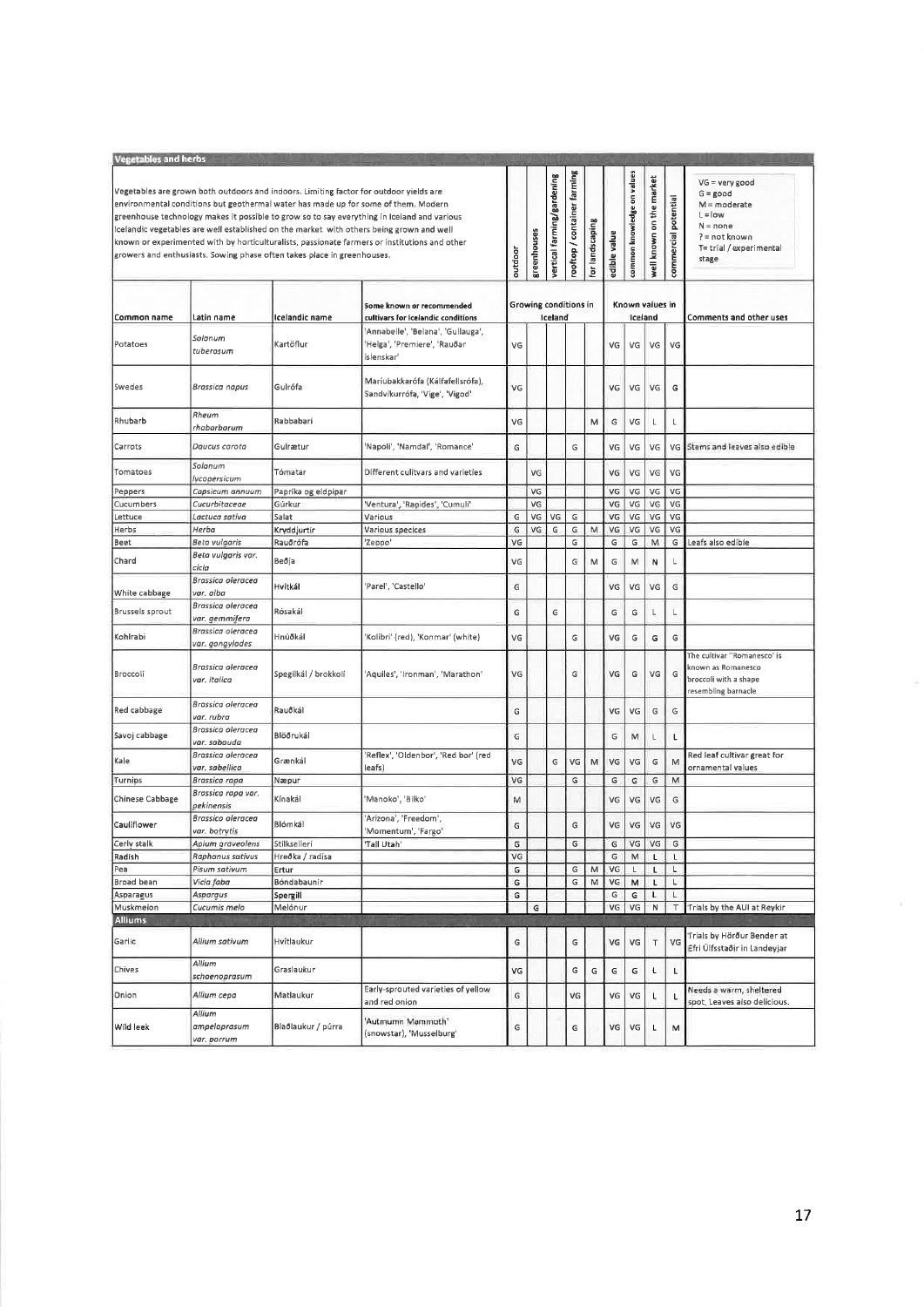| Grain / cereal crop       |                                      |                  |                                                                                                                                                                                                                                                                                                                                                                                                |         |             |                                  |                             |                 |                            |                            |                          |                         |                                                                                                                                           |
|---------------------------|--------------------------------------|------------------|------------------------------------------------------------------------------------------------------------------------------------------------------------------------------------------------------------------------------------------------------------------------------------------------------------------------------------------------------------------------------------------------|---------|-------------|----------------------------------|-----------------------------|-----------------|----------------------------|----------------------------|--------------------------|-------------------------|-------------------------------------------------------------------------------------------------------------------------------------------|
| sutable as cover crop.    |                                      |                  | Grain is widely grown outdoors and continuous researches aims to find hardy cultivars of<br>different grain products for Icelandic conditions. Needs space and harvesting equipment.<br>However, can have an educational role and possibly suitable as a roof top framing crop and<br>Many ongoing trials by the AUI and various farmers (e.g. Sandholl, Porvaldseyri and Vallanes).           | outdoor | greenhouses | vertical farming/gardening       | rooftop / container farming | for landscaping | edible value               | common knowledge on values | well known on the market | potential<br>commercial | $VG = very good$<br>$G = good$<br>$M = moderate$<br>$L = low$<br>$N = none$<br>? = not known<br>T= trial / experimental<br>stage          |
| Common name               | Latin name                           | Icelandic name   | Some known or recommended<br>cultivars for Icelandic conditions                                                                                                                                                                                                                                                                                                                                |         |             | Growing conditions in<br>Iceland |                             |                 | Known values in<br>Iceland |                            |                          |                         | Comments and other uses                                                                                                                   |
| Barley                    | Hordeum vulgare<br>L.                | Bygg             | 'Kría', 'Smyrill', 'Brage', 'Aukusti',<br>'Kannas' and others                                                                                                                                                                                                                                                                                                                                  | G       |             |                                  | G                           | G               | G                          | M                          | M                        | G                       | Brewery, cover crop,<br>substrate for growing<br>mushrooms (straw), fodder<br>production                                                  |
| Oats                      | Avena sativa L.                      | Hafrar           | 'Cilla', 'Perttu'                                                                                                                                                                                                                                                                                                                                                                              | G       |             |                                  | G                           | G               | G                          | G                          | M                        | G                       | Cover crop, fodder production                                                                                                             |
| Winter Wheat              | Inticum aestivum                     | Vetrarhveiti     | 'Magnifik'                                                                                                                                                                                                                                                                                                                                                                                     | T       |             |                                  | G                           | G               | G                          | $\hat{\mathbf{z}}$         | L                        | г                       | Cover crop, fodder production                                                                                                             |
| Rye                       | Secale cereale L.                    | Vetrarrúgur      | 'Reetta'                                                                                                                                                                                                                                                                                                                                                                                       | T       |             |                                  |                             | G               | G                          |                            |                          | M                       | Brewery, cover crop, fodder<br>production                                                                                                 |
| Quinoa                    | Chenopodium<br>quinoa                | Inkakorn         |                                                                                                                                                                                                                                                                                                                                                                                                | T       |             |                                  |                             |                 | G                          |                            | N                        | N                       |                                                                                                                                           |
| Oil and energy crop       |                                      |                  |                                                                                                                                                                                                                                                                                                                                                                                                |         |             |                                  |                             |                 |                            |                            |                          |                         |                                                                                                                                           |
| Rapeseed                  | Brassica napus L.<br>var. olifeira   | Repja            | Galileo'                                                                                                                                                                                                                                                                                                                                                                                       | M       |             |                                  |                             | M               | M                          | М                          | M                        | G                       | Oil and bioenergy, fodder<br>production                                                                                                   |
| Turnip rape seed          | Brassica rapa L.<br>var. olifeira DC | Nepja            | 'Cordelia'                                                                                                                                                                                                                                                                                                                                                                                     | м       |             |                                  |                             | M               | М                          | м                          | М                        | G                       | Oil and bioenergy, fodder<br>production                                                                                                   |
| Hemp                      | Cannabis sativa                      | Hampur           | 'Finola'                                                                                                                                                                                                                                                                                                                                                                                       | м       |             |                                  |                             |                 | м                          | м                          | м                        | L                       | Seeds for health oil and<br>stems as fibers for various<br>uses                                                                           |
| Sunflower                 | Helianthus                           | Sólblóm          |                                                                                                                                                                                                                                                                                                                                                                                                | M       |             |                                  | G                           | G               | M                          | M                          | M                        |                         | Various uses                                                                                                                              |
|                           |                                      |                  |                                                                                                                                                                                                                                                                                                                                                                                                |         |             |                                  |                             |                 |                            |                            |                          |                         |                                                                                                                                           |
| <b>Mushrooms</b>          |                                      |                  | Low tech mushroom farming is great for reliable local production. They can be grown indoors<br>in sustainable substrate such as barley straw and coffeground and are not dependent on light.<br>Until recently there was no tradition of foraging of wild mushrooms in Iceland. Potentials are<br>great, the species abundance is still rather low and the poisonous ones are well documented. | outdoo  | greenhouses | vertical farming/gardening       | rooftop / container farming | for landscaping | edible value               | common knowledge on values | well known on the market | potential<br>commercial | $VG = very good$<br>$G = \text{good}$<br>$M = moderate$<br>$L =$ low<br>$N = none$<br>$? = not known$<br>T= trial / experimental<br>stage |
| Common name               | Latin name                           | Icelandic name   | Some known or recommended<br>cultivars for Icelandic conditions                                                                                                                                                                                                                                                                                                                                |         |             | Growing conditions in<br>Iceland |                             |                 | Known values in<br>Iceland |                            |                          |                         | Comments and other uses                                                                                                                   |
| Cultivated<br>mushrooms   | <b>Boletus</b> cultis                | Ræktaðir sveppir |                                                                                                                                                                                                                                                                                                                                                                                                |         |             | VG                               |                             |                 | VG                         | VG                         | VG                       | VG                      | Not dependent on light                                                                                                                    |
| Wild growing<br>mushrooms | <b>Boletus</b>                       | Viltir sveppir   |                                                                                                                                                                                                                                                                                                                                                                                                | VG      |             |                                  |                             |                 | G                          | M                          |                          |                         | M Beneficial to plants                                                                                                                    |

 $\bar{b}$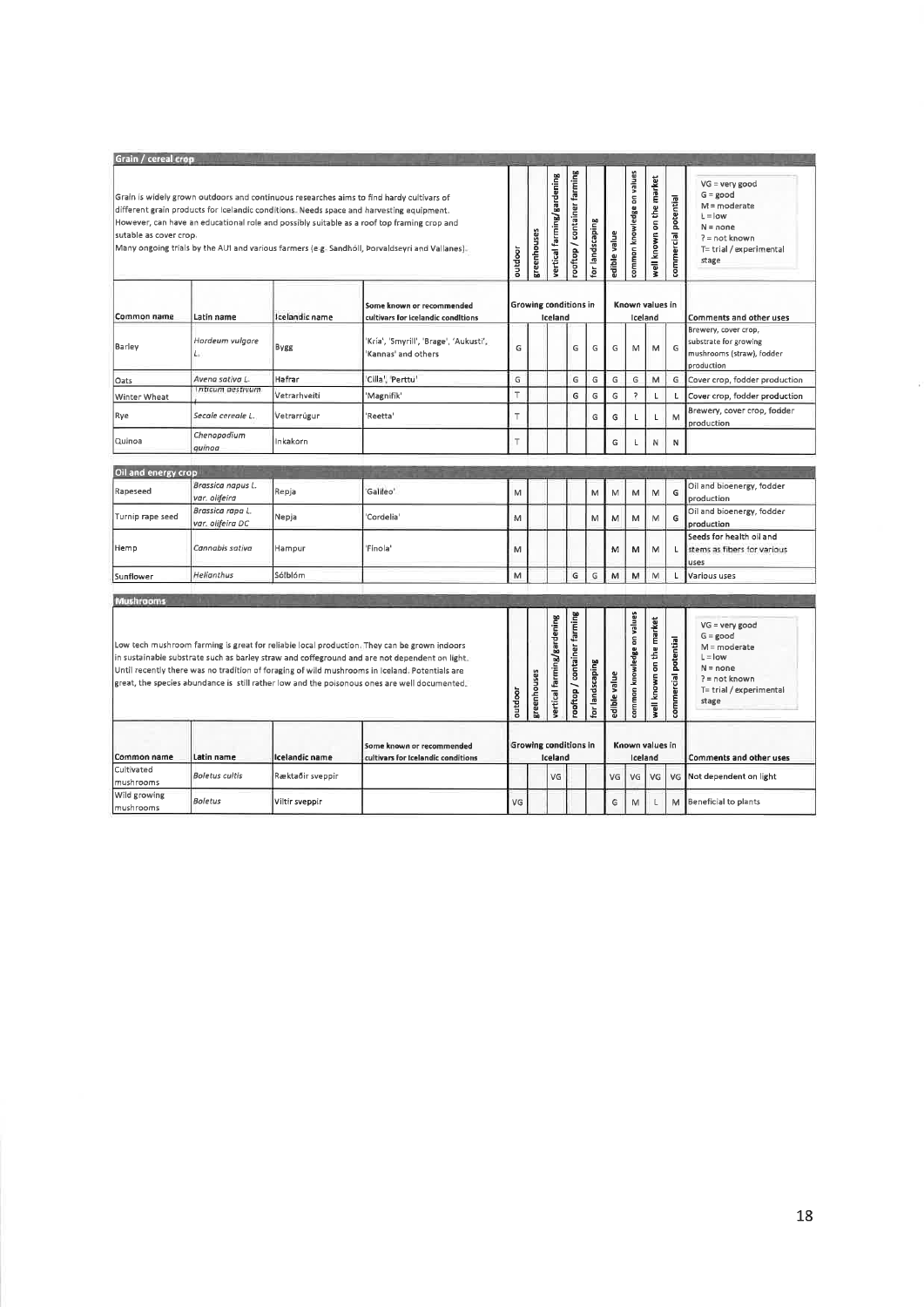| <b>Fruit trees</b>                                  |                                                                                                 |                                                                                                                                                                                                                                                                                                                                                        |                                                                                                                                                                                                                                                                                                                                                                                     |         |                                         |                                         |                             |                 |                            |                            |                             |                         |                                                                                                                                  |
|-----------------------------------------------------|-------------------------------------------------------------------------------------------------|--------------------------------------------------------------------------------------------------------------------------------------------------------------------------------------------------------------------------------------------------------------------------------------------------------------------------------------------------------|-------------------------------------------------------------------------------------------------------------------------------------------------------------------------------------------------------------------------------------------------------------------------------------------------------------------------------------------------------------------------------------|---------|-----------------------------------------|-----------------------------------------|-----------------------------|-----------------|----------------------------|----------------------------|-----------------------------|-------------------------|----------------------------------------------------------------------------------------------------------------------------------|
| some good results.                                  |                                                                                                 | grown fruits in greenhouses (such as bananas) are not able to compete on the market.                                                                                                                                                                                                                                                                   | Fruit production is not suitable for Icelandic weather conditions while there have been some<br>experiments and few blooming fruit trees ripening fruits in sheltered gardens. Domestically<br>Experiments, with some rate of success are made by privat growers and the horticultural<br>society of Iceland along with the AUI. Trials by Jón Guðmundsson at Miðvogur nursery with | outdoor | greenhouses                             | vertical farming/gardening              | rooftop / container farming | for landscaping | edible value               | common knowledge on values | on the market<br>well known | potential<br>commercial | $VG = very good$<br>$G = good$<br>$M = moderate$<br>$L = row$<br>$N = none$<br>? = not known<br>T= trial / experimental<br>stage |
| Common name                                         | Some known or recommended<br>Latin name<br>Icelandic name<br>cultivars for Icelandic conditions |                                                                                                                                                                                                                                                                                                                                                        |                                                                                                                                                                                                                                                                                                                                                                                     |         |                                         | <b>Growing conditions</b><br>in Iceland |                             |                 |                            |                            | Known values in<br>Iceland  |                         | <b>Comments and other uses</b>                                                                                                   |
| Bananas                                             | Musa                                                                                            | Bananar                                                                                                                                                                                                                                                                                                                                                |                                                                                                                                                                                                                                                                                                                                                                                     |         | Τ                                       |                                         |                             |                 | VG                         | VG                         | N                           | Г                       | Trials by the AUI at Reykir                                                                                                      |
| Fig                                                 | Ficus carica                                                                                    | Fíkjur                                                                                                                                                                                                                                                                                                                                                 |                                                                                                                                                                                                                                                                                                                                                                                     |         | T.                                      |                                         |                             |                 | VG                         | VG                         | ${\sf N}$                   | L                       | Trials by the AUI at Reykir                                                                                                      |
| Apples                                              | Malus                                                                                           | Epli                                                                                                                                                                                                                                                                                                                                                   |                                                                                                                                                                                                                                                                                                                                                                                     | T       |                                         | М                                       |                             | G               | VG                         | VG                         | Ν                           | N                       | Flowers can tolerate light<br>frost. Attract bees                                                                                |
| Sweet and sour                                      | Prunus avium and                                                                                | Sætkirsi og súrkirsi                                                                                                                                                                                                                                                                                                                                   |                                                                                                                                                                                                                                                                                                                                                                                     | Τ       | T                                       |                                         |                             | G               | G                          | G                          | N                           | L                       |                                                                                                                                  |
| cherry                                              | prunus cerasus                                                                                  |                                                                                                                                                                                                                                                                                                                                                        |                                                                                                                                                                                                                                                                                                                                                                                     |         |                                         |                                         |                             |                 |                            |                            |                             |                         |                                                                                                                                  |
| Pears<br>Plums                                      | Pyrus<br>Prunus subg.                                                                           | Perur                                                                                                                                                                                                                                                                                                                                                  |                                                                                                                                                                                                                                                                                                                                                                                     | Т       |                                         | M                                       |                             | G               | VG                         | VG                         | N                           | ${\sf N}$               |                                                                                                                                  |
| Grapes                                              | Vitis vinifera                                                                                  | Plómur<br>Vinber                                                                                                                                                                                                                                                                                                                                       | 'Herman', 'Edda'                                                                                                                                                                                                                                                                                                                                                                    | T       | $\top$                                  | M<br>G                                  | L                           | G               | G<br>VG                    | G<br>VG                    | N<br>N                      | N<br>$\mathsf{L}$       | Flowers do not tolerate frost                                                                                                    |
| Trees, shrubs and berries                           |                                                                                                 |                                                                                                                                                                                                                                                                                                                                                        |                                                                                                                                                                                                                                                                                                                                                                                     |         |                                         |                                         |                             |                 |                            |                            |                             |                         |                                                                                                                                  |
| for Icelandic conditions.                           |                                                                                                 | Shrubs with edible berries have long been utilized in Iceland though mostly limited to<br>currants and gooseberries. There are various other garden- and landscape plants with<br>potential edible values that thrive well in Iceland, while at the same time being great for<br>honeyberries have great potentials for outdoor production in Iceland. | landscaping. Berry production is limited to strawberries and raspberries (in greenhouses) but<br>Trials are undertaken by the AUI and the project Yndisgróður, garden- and landscape plants                                                                                                                                                                                         | Outdoor | Greenhouses                             | Vertical farming/gardening              | Rooftop / container farming | For landscaping | Edible value               | Common knowledge on values | Well known on the market    | potential<br>Commercial | $VG = very good$<br>$G = good$<br>M = moderate<br>$L =$ low<br>$N = none$<br>$? = not known$<br>T= trial / experimental<br>stage |
| Common name                                         | Latin name                                                                                      | celandic name                                                                                                                                                                                                                                                                                                                                          | Some known or recommended<br>cultivars for Icelandic conditions                                                                                                                                                                                                                                                                                                                     |         | <b>Growing conditions</b><br>in Iceland |                                         |                             |                 | Known values in<br>Iceland |                            |                             |                         | Comments and other uses                                                                                                          |
| <b>Strawberries</b>                                 | Fragaria x<br>ananassa                                                                          | Jaðarber                                                                                                                                                                                                                                                                                                                                               | 'Glima', 'Jonsok', 'Zephyr',<br>'Korona', 'Bounty'                                                                                                                                                                                                                                                                                                                                  | М       | VG                                      | G                                       | G                           | L               | VG                         | VG                         | VG                          | VG                      |                                                                                                                                  |
| Raspberries                                         | Rubus idaeus                                                                                    | Hindber                                                                                                                                                                                                                                                                                                                                                | 'Balder', 'Borgund'                                                                                                                                                                                                                                                                                                                                                                 | G       | VG                                      |                                         |                             | L               | VG                         | VG                         | M                           | G                       |                                                                                                                                  |
| Honeyberries                                        | Lonicera Caerulea                                                                               | Hunangsberjatoppu                                                                                                                                                                                                                                                                                                                                      |                                                                                                                                                                                                                                                                                                                                                                                     | T       |                                         |                                         |                             | G               | VG                         |                            | T                           | VG                      | Trials by the AUI                                                                                                                |
| Juneberries                                         | Amelanchier                                                                                     | Hlíðaramall                                                                                                                                                                                                                                                                                                                                            |                                                                                                                                                                                                                                                                                                                                                                                     | G       |                                         |                                         |                             | G               | G                          |                            |                             | M                       |                                                                                                                                  |
| Silverberry                                         | Elaeagnus<br>commutata                                                                          | Silfurblað                                                                                                                                                                                                                                                                                                                                             |                                                                                                                                                                                                                                                                                                                                                                                     | G       |                                         |                                         |                             | VG              | L                          | N                          | N                           | N                       | Companion plant, nitrogen<br>fixer, soap                                                                                         |
| Mountain currant                                    | Ribes alpinum                                                                                   | Fjallarifs                                                                                                                                                                                                                                                                                                                                             | Dima', 'Skessa' and others                                                                                                                                                                                                                                                                                                                                                          | VG      |                                         |                                         |                             | VG              | L                          | L                          | N                           | Ν                       |                                                                                                                                  |
| White-Flowerd<br>Currant, Trailing<br>black currant | Ribes laxiflorum                                                                                | Hélurifs                                                                                                                                                                                                                                                                                                                                               | 'Rökkva', 'Pón', 'Lukka'                                                                                                                                                                                                                                                                                                                                                            | VG      |                                         | M                                       |                             | VG              | G                          | L                          | N                           | Ν                       |                                                                                                                                  |
| Blackcurrant                                        | Ribes nigrum                                                                                    | Sólber                                                                                                                                                                                                                                                                                                                                                 | 'Jänkisjärvi', 'Melalahti', 'Nikkala<br>KI', 'Polar', 'Storklas', 'Sunderbyn<br> II' 'Öjebyn', 'Kristinn'                                                                                                                                                                                                                                                                           | VG      |                                         |                                         |                             | G               | VG                         | VG                         | M                           | Ł                       |                                                                                                                                  |
| Redcurrant                                          | Ribes rubrum                                                                                    | Rifsber                                                                                                                                                                                                                                                                                                                                                | Rauð hollensk, Hvít hollensk,<br>'Jonkheer van Tets'                                                                                                                                                                                                                                                                                                                                | VG      |                                         |                                         |                             | G               | VG                         | VG                         | м                           | L                       |                                                                                                                                  |
| Gooseberry                                          | Ribes uva-crispa                                                                                | Stikilsber                                                                                                                                                                                                                                                                                                                                             | 'Hinnomäkl', 'Hinomaen',<br>'K.F.Packalen', 'Pellervo', 'Lepaan<br>Punainen', 'Black velvet'                                                                                                                                                                                                                                                                                        | VG      |                                         |                                         |                             | G               | G                          | VG                         | м                           | L                       |                                                                                                                                  |
| Stink currant                                       | Ribes bracteosum                                                                                | Blárifs                                                                                                                                                                                                                                                                                                                                                | 'Perla'                                                                                                                                                                                                                                                                                                                                                                             | G       |                                         |                                         |                             | VG              | M                          | L                          | N                           | N                       |                                                                                                                                  |
| Squashberry                                         | Viburnum edule                                                                                  | Bersarunni                                                                                                                                                                                                                                                                                                                                             |                                                                                                                                                                                                                                                                                                                                                                                     | VG      |                                         |                                         |                             | VG              | G                          | L                          | N                           | N                       |                                                                                                                                  |
| Sea-buckthorn                                       | Hippophae<br>rhamnoides                                                                         | Hafpyrnir                                                                                                                                                                                                                                                                                                                                              | 'Hallargarour', 'Tytti', 'Terhi',<br>'Tarmo'                                                                                                                                                                                                                                                                                                                                        | VG      |                                         |                                         |                             | VG              | ${\mathsf G}$              | Г                          | M                           | L                       | Well adapted to the sea side                                                                                                     |
| <b>Balck chokeberry</b>                             | Aronia                                                                                          | Logalauf                                                                                                                                                                                                                                                                                                                                               | 'Telemark', 'Nero', 'Aron', 'Viking'                                                                                                                                                                                                                                                                                                                                                | M       |                                         |                                         |                             | VG              | G                          | L                          | N                           | N                       | Great autumn colors                                                                                                              |
| Kolomikta<br>Roses                                  | Actinidia<br>Rosa                                                                               | Kattaflétta<br>Rósir                                                                                                                                                                                                                                                                                                                                   | 'Anna'<br>Meyjarrósir R. Moyesii , igulrósir<br>R. Rugosa, hjónarósir R.<br>Sweginzowii and other species<br>and cultivars                                                                                                                                                                                                                                                          | M<br>VG | VG                                      | G                                       |                             | VG<br>VG        | G<br>G                     | N<br>L                     | N<br>N                      | N<br>N                  | Climber<br>Hips and other parts of the<br>plant are edible, many roses<br>are well adapted to the sea<br>side                    |
| Rowan                                               | Sorbus                                                                                          | Reyniviður                                                                                                                                                                                                                                                                                                                                             | Mountain-ash (Úlfareynir)<br>S.<br>Hostii and other different species<br>and cultivars                                                                                                                                                                                                                                                                                              | VG      |                                         |                                         |                             | VG              | м                          | L                          | N                           | Ν                       | Berries great for decoration                                                                                                     |
| Coffea                                              | Coffea arabica                                                                                  | Kaffi                                                                                                                                                                                                                                                                                                                                                  |                                                                                                                                                                                                                                                                                                                                                                                     |         | $\top$                                  |                                         |                             |                 | VG                         | VG                         | N                           | Г                       | Trials by the AUI at Reykir,<br>has been sold in small                                                                           |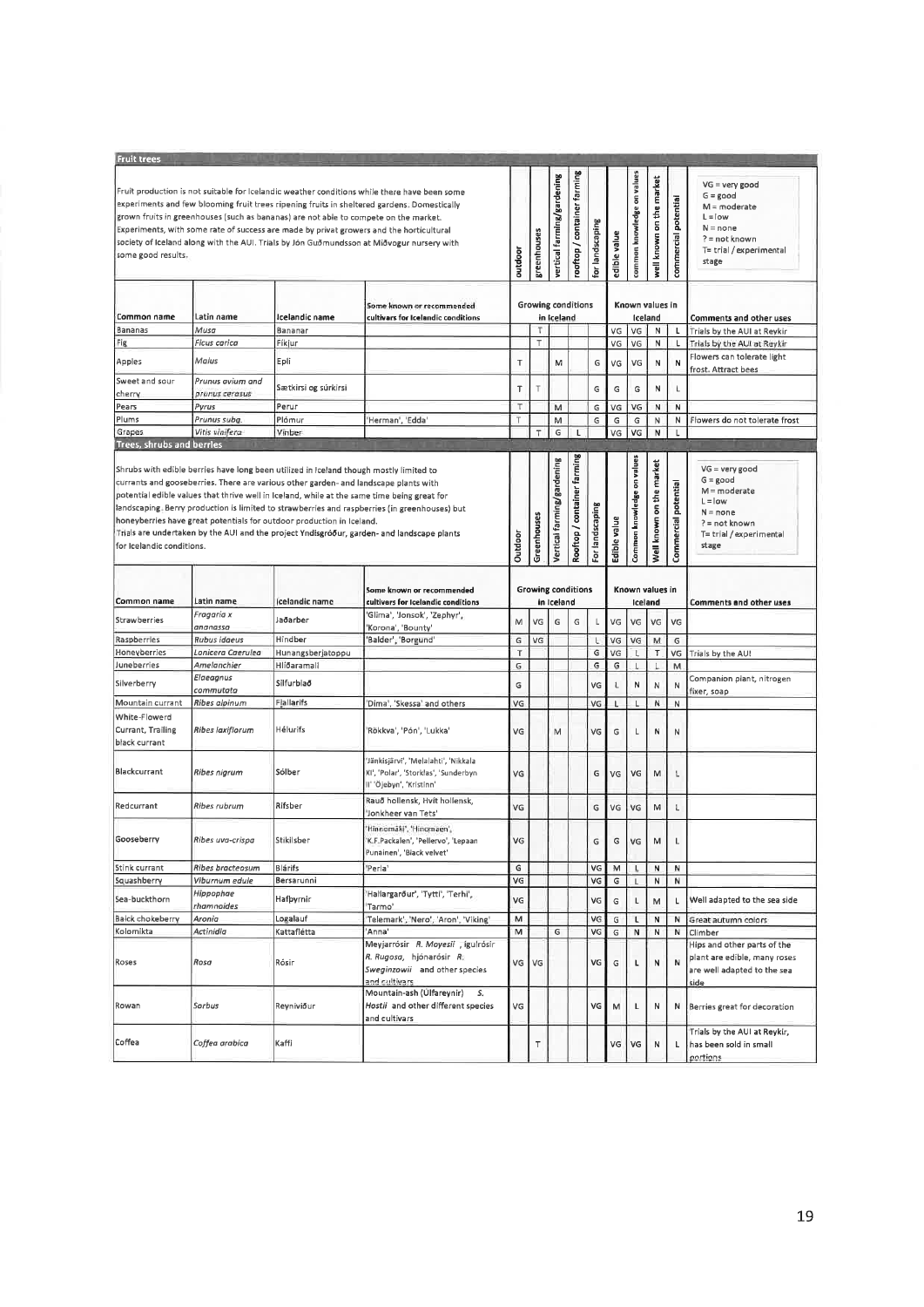| Perennials and annuals                  |                                                            |                               |                                                                                                                                                                                                                     |                                  |             |                            |                             |                 |                            |                            |                         |                     |                                                                                                                                  |
|-----------------------------------------|------------------------------------------------------------|-------------------------------|---------------------------------------------------------------------------------------------------------------------------------------------------------------------------------------------------------------------|----------------------------------|-------------|----------------------------|-----------------------------|-----------------|----------------------------|----------------------------|-------------------------|---------------------|----------------------------------------------------------------------------------------------------------------------------------|
| pollination.                            |                                                            |                               | Many perennials and annuals are edible and/or make a great companion with other plants. They are<br>great for beatification and may be beneficial to environmental factors such as soil, pest repelent and          | Outdoor                          | Greenhouse  | Vertical farming/gardening | Rooftop / container farming | For landscaping | Edible value               | Common knowledge on values | Well known on the marke | Commercial potentia | $VG = very good$<br>$G = good$<br>$M = moderate$<br>$L = low$<br>$N = none$<br>? = not known<br>T= trial / experimental<br>stage |
| Common name                             | Latin name                                                 | Icelandic name                | Some known or recommended<br>cultivars for Icelandic conditions                                                                                                                                                     | Growing conditions in<br>Iceland |             |                            |                             |                 | Known values in<br>Iceland |                            |                         |                     | Comments and other uses                                                                                                          |
| Perennials                              |                                                            |                               |                                                                                                                                                                                                                     | VG                               |             | VG                         | VG                          | VG              | M                          | Г                          | Ν                       | L                   | Great for beautification,<br>landscaping and biodiversity.<br>Trials by AUI/Yndisgróður                                          |
| Plantain lilies                         | Hosta                                                      | Brúskur                       |                                                                                                                                                                                                                     | VG                               |             | VG                         | M                           | VG              | G                          | L                          | N                       | N                   |                                                                                                                                  |
| Leopard plants                          | Ligularia                                                  | Skildir /<br>skjaldmeyjarblóm |                                                                                                                                                                                                                     | VG                               |             |                            | М                           | VG              | M                          | Г                          | Ν                       | N                   |                                                                                                                                  |
| <b>Bigroot Geranium</b>                 | Geranium<br>macorrhizum                                    | Ilmgresi                      |                                                                                                                                                                                                                     | VG                               |             |                            |                             | VG              | M                          | Ν                          | Ν                       | N                   |                                                                                                                                  |
| and many others                         |                                                            |                               |                                                                                                                                                                                                                     |                                  |             |                            |                             |                 |                            |                            |                         |                     |                                                                                                                                  |
| Annuals                                 |                                                            |                               |                                                                                                                                                                                                                     | VG                               |             |                            | VG                          | VG              | M                          | L                          | Ν                       | N                   | Great for beautification,<br>companion plants and<br>biodiversity                                                                |
| Pot marigold                            | Calendula officinalis Morgunfrú                            |                               |                                                                                                                                                                                                                     | VG                               |             |                            | VG                          | VG              | G                          | м                          | Ν                       | М                   | Beneficial companion plant,<br>used for cosmetics and medicine                                                                   |
| Borage, starflower                      | <b>Borago officinalis</b>                                  | Hjólkróna                     |                                                                                                                                                                                                                     | VG                               |             |                            | VG                          | VG              | G                          | L                          | Ν                       | N                   | Beneficial companion plant,<br>vegatable use, seed for health oil                                                                |
| Garden nasturtium                       | Tropaeolum majus                                           | Skjaldflétta                  |                                                                                                                                                                                                                     | VG                               |             | M                          | VG                          | VG              | G                          | п                          | N                       | N                   |                                                                                                                                  |
| Violet                                  | Viola                                                      | Fjóla                         |                                                                                                                                                                                                                     | VG                               |             |                            | VG                          | VG              | G                          |                            | N                       | $\mathsf{N}$        |                                                                                                                                  |
| and many others                         |                                                            |                               |                                                                                                                                                                                                                     |                                  |             |                            |                             |                 |                            |                            |                         |                     |                                                                                                                                  |
|                                         |                                                            |                               |                                                                                                                                                                                                                     |                                  |             |                            |                             |                 |                            |                            |                         |                     |                                                                                                                                  |
|                                         |                                                            |                               |                                                                                                                                                                                                                     |                                  |             |                            |                             |                 |                            |                            |                         |                     |                                                                                                                                  |
| <b>Wild flora</b>                       |                                                            |                               |                                                                                                                                                                                                                     |                                  |             |                            |                             |                 |                            |                            |                         |                     |                                                                                                                                  |
|                                         | increased conciousness on environmental and health issues. |                               | Foraging is part of Icelandic culture and the use of plants in the days of self sufficiency was commen as<br>well as use of plants for medicinal pruposes. These practices seem to be gaining more attention due to | Outdoor                          | Greenhouses | Vertical farming/gardening | Rooftop / container farmin  | For landscaping | Edible value               | Common knowledge on values | Well known on the marke | Commercial potentia | VG = very good<br>$G = good$<br>$M = moderate$<br>$L =$ low<br>$N = none$<br>? = not known<br>T= trial / experimental<br>stage   |
|                                         |                                                            |                               |                                                                                                                                                                                                                     |                                  |             |                            |                             |                 |                            |                            |                         |                     |                                                                                                                                  |
|                                         |                                                            |                               | Some known or recommended                                                                                                                                                                                           |                                  |             | Growing conditions in      |                             |                 |                            | Known values in            |                         |                     |                                                                                                                                  |
| Common name                             | Latin name                                                 | Icelandic name                | cultivars for Icelandic conditions                                                                                                                                                                                  |                                  |             | Iceland                    |                             |                 |                            | Iceland                    |                         |                     | Comments and other uses                                                                                                          |
| Crowberries                             | Empetrum nigrum                                            | Krækiber                      |                                                                                                                                                                                                                     | VG                               |             |                            |                             | L               | G                          | VG                         | L.                      | L                   | Prefer infertile soil                                                                                                            |
| Bilberries /<br>european<br>blueberries | Vaccinium myrtillus                                        | Aðalbláber                    |                                                                                                                                                                                                                     | VG                               |             |                            |                             | L               | VG                         | VG                         | L                       | м                   |                                                                                                                                  |
| Bog bilberries /<br>blueberries         | Vaccinium<br>uliginosum                                    | Bláber                        |                                                                                                                                                                                                                     | VG                               |             |                            |                             | $\mathbf{I}$    | VG                         | VG                         |                         | M                   |                                                                                                                                  |
| Stone bramble                           | Rubus saxatilis                                            | Hrútaber                      |                                                                                                                                                                                                                     | VG                               |             |                            |                             |                 | M                          | М                          | N                       | N                   |                                                                                                                                  |
| Wild tyme                               | Thymus praecox                                             | Blóðberg                      |                                                                                                                                                                                                                     | VG                               |             |                            |                             | M               | G                          | G                          |                         | М                   | Prefer infertile soil                                                                                                            |
| Garden angelica                         | Angelica archangelia Hvönn                                 |                               |                                                                                                                                                                                                                     | М                                |             |                            |                             | $\mathsf{L}$    | M                          | M                          | N                       | М                   |                                                                                                                                  |
| Dooryard dock                           | Rumex longifolius                                          | Njóli                         |                                                                                                                                                                                                                     | М                                |             |                            |                             |                 | M                          | ι                          | N                       | N                   | Seen as unwanted weed<br>nowadays                                                                                                |
| Sweet cicely                            | Myrrhis odorata                                            | Spánarkerfill                 |                                                                                                                                                                                                                     | VG                               |             |                            |                             |                 | M                          | L                          | И                       | ?                   | May be invasive                                                                                                                  |
| Caraway                                 | Carum carvi                                                | Kúmen                         |                                                                                                                                                                                                                     | G                                |             |                            | $\overline{\mathbf{z}}$     | $\mathsf{L}$    | VG                         | G                          | N                       | $\mathsf{L}$        |                                                                                                                                  |
| Iceland moss<br>Scurvy-grass            | Cetraria ialandica<br>Cochlearia officinalis Skarfakál     | Fjallagrös                    |                                                                                                                                                                                                                     | VG<br>VG                         |             |                            |                             |                 | G<br>VG                    | G<br>м                     | M<br>Ν                  | VG                  | Coastal plant, main/important<br>surce of vitamine C in times of<br>self sufficency                                              |
| Dulse                                   | Palmaria palmata                                           | Söl                           |                                                                                                                                                                                                                     | VG                               |             |                            |                             |                 | VG                         | G                          | M                       | G                   |                                                                                                                                  |